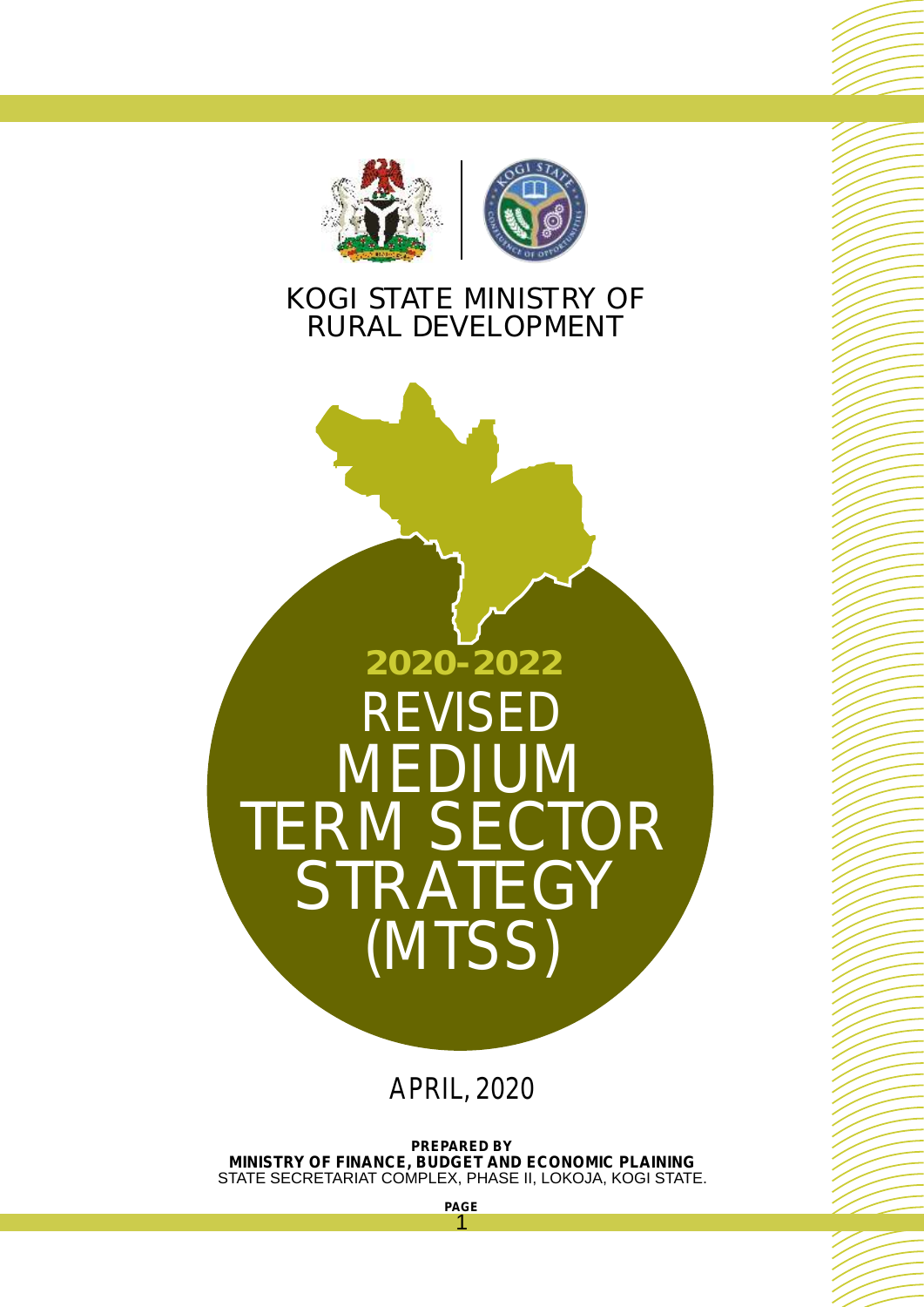

**Forward**

Kogi State has over two thousand (2,000) Rural Communities which are distributed within the twenty-one (21) Local Government Areas of the State that are spread over a total land mass of about 28,313.35 square kilometers.

Most of these communities are, however, largely rural with little or no access to basic infrastructural facilities like potable water in all – year – round, good road and electricity couple with the recent effects of COVID-19 pandemic. These deficiencies conspire to suppress the enormous socio-economic potentialities of the area and of course the economic potential of the people.

In the past, most of the communities were confronted with basic infrastructure issues, however the introduction and adoption of the Medium Term Sector Strategy (MTSS), the infrastructural deficit in our rural communities has been substantially reduced.

There is no doubt that, the adoption of MTSS in driving development at the rural areas has been immensely impactful, as it helps to identify and prioritize critical development programmes and projects that fast track the process of achieving the sector goals and objectives, which is poverty alleviation amongst other.

Finally, the major desire of the Ministry of Rural Development is to ensure steady power supply in the rural communities, open up rural roads, dualize and rehabilitate rural feeder roads, and provide safe drinking water for the rural populace.

**HON. DANIEL ONEAL EJIGBO Honourable Commissioner, Ministry of Rural Development,**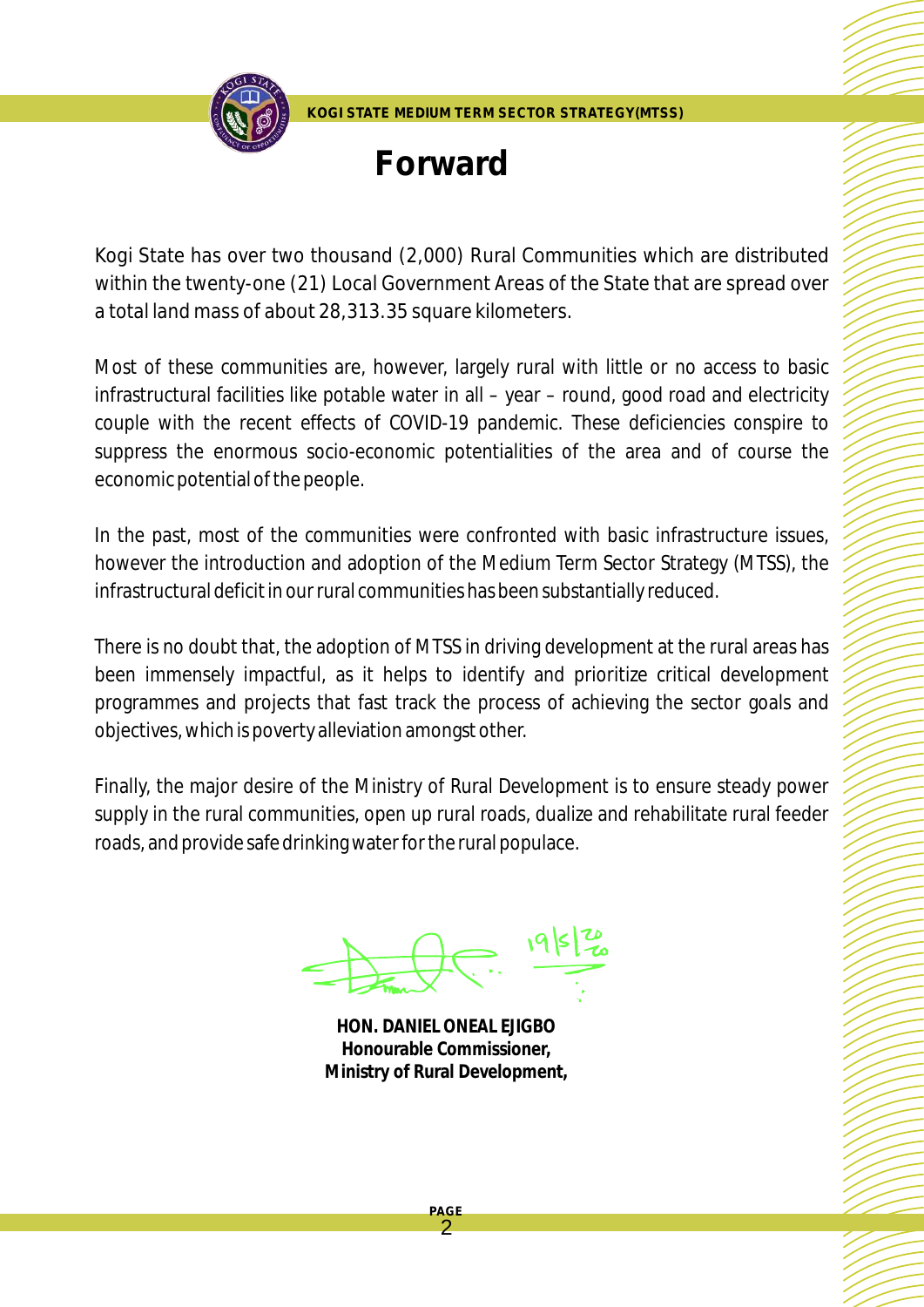

# **Acknowledgment**

My appreciation goes to God Almighty for giving me the grace to be part of the team that facilitated the preparation of this document for the Ministry.

I must also sincerely appreciate His Excellency, the Executive Governor of Kogi State for his leadership, hope and confidence he gave to the good people of the State through his pro people's programmes and policies.

Similarly, I appreciate the support provided by the Honourable Commissioner, to see that the document became a success.

The guidance and technical inputs of the Budget Team of the Ministry of Finance, Budget and Economic Planning significantly improved the quality of the document.

I would also like to acknowledge the valuable contributions of the members of the MTSS Committee of the Ministry for their tireless efforts in the course of preparing the MTSS document despite the tight schedule.

19/05/20

**OKUREKA B S O** Ag. Permanent Secretary, Ministry of Rural Development, Kogi State.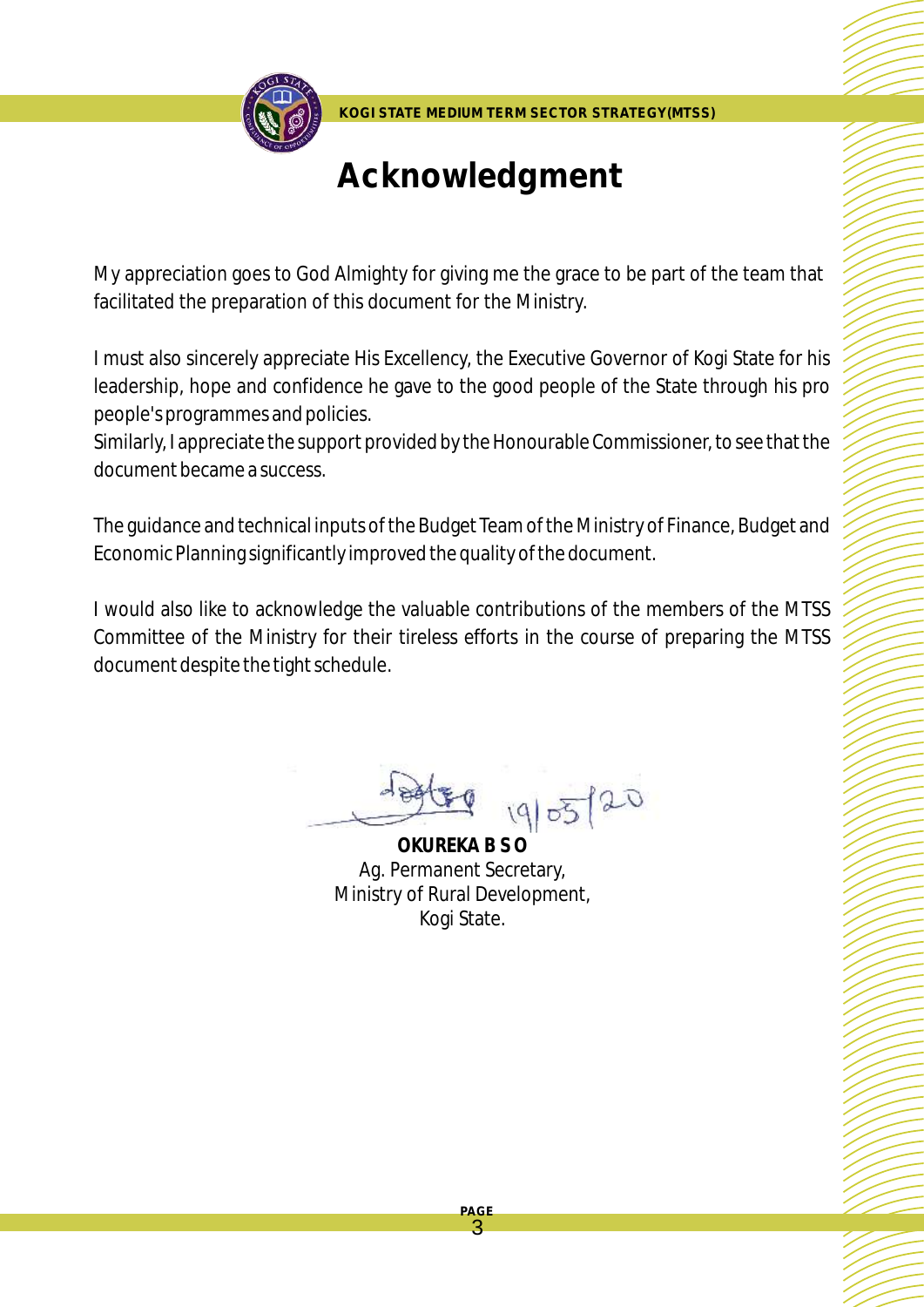

# **Abbreviations**

| <b>PRS</b>      | Planning, Research and Statistics               |
|-----------------|-------------------------------------------------|
| <b>CDS</b>      | <b>Community Development Service</b>            |
| <b>RW</b>       | <b>Rural Water</b>                              |
| <b>RAAMPII</b>  | Rural Access and Agriculture Marketing Projects |
| <b>RR</b>       | <b>Rural Road</b>                               |
| <b>RE</b>       | <b>Rural Electrification</b>                    |
| Add/Fin         | <b>Administration and Finance</b>               |
| <b>SDP</b>      | Sustainable Development Projects                |
| MFB&EP          | Ministry of Finance, Budget & Economic Planning |
| <b>MRD</b>      | Ministry of Rural Development                   |
| <b>MTSS</b>     | Medium Term Sector Strategy                     |
| <b>MTEF</b>     | Medium Term Expenditure Framework               |
| <b>MTBF</b>     | Medium Term Budget Framework                    |
| <b>KPI</b>      | Key Performance Indicator                       |
| <b>IGR</b>      | <b>Internal Generated Revenue</b>               |
| <b>KOGIRAMP</b> | Kogi Rural Access and Mobility Project II       |
| <b>DSS</b>      | Development Sector Strategy                     |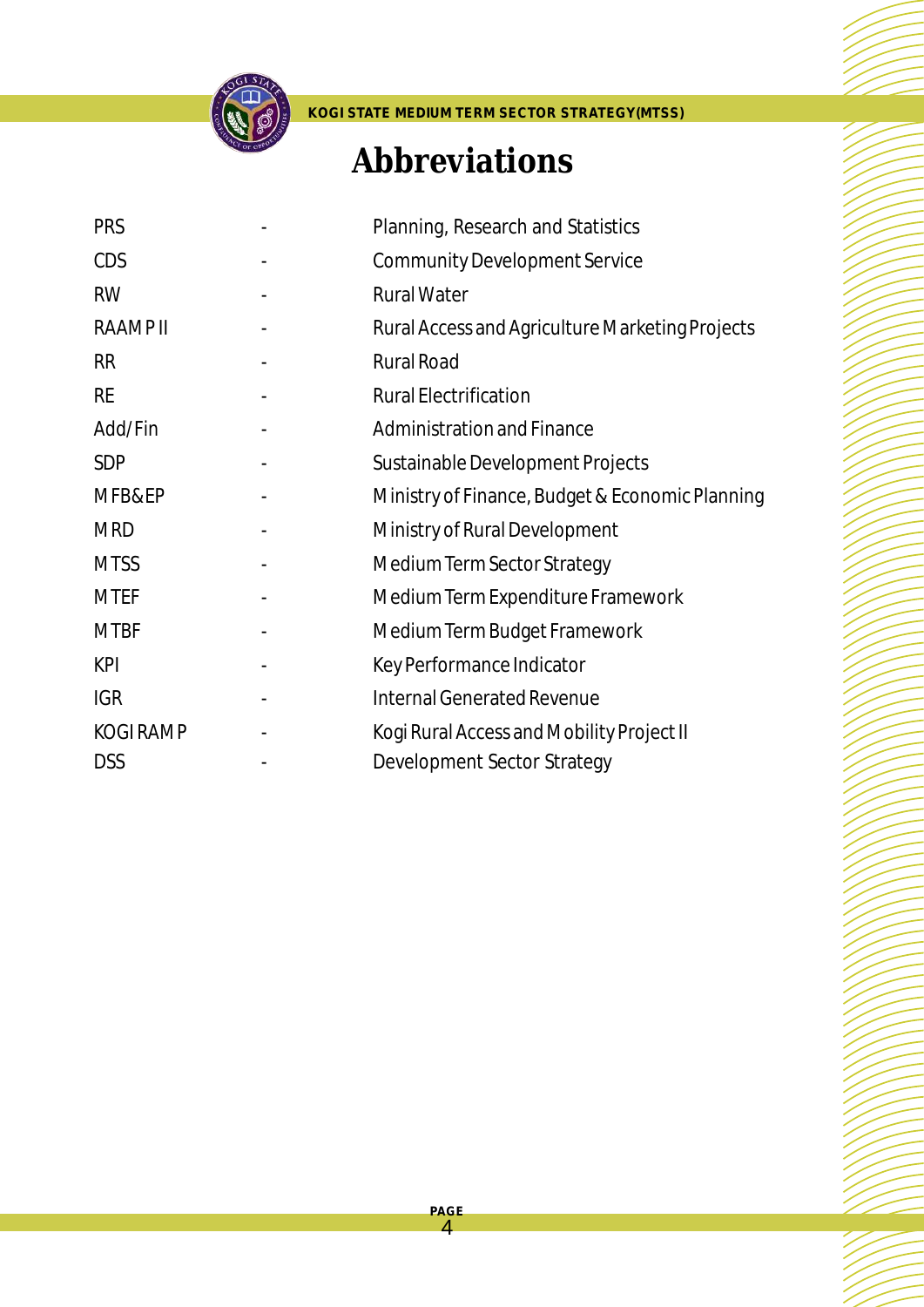

# **TABLE OF CONTENTS**

| Forward          | <b><i>Channel Committee</i></b>                           | $\cdots$<br>.                              | .                                                       | .                                                                                 | .                                    | .                                                   | .                                                         | .                                                         | $\cdots$   | 2              |
|------------------|-----------------------------------------------------------|--------------------------------------------|---------------------------------------------------------|-----------------------------------------------------------------------------------|--------------------------------------|-----------------------------------------------------|-----------------------------------------------------------|-----------------------------------------------------------|------------|----------------|
|                  | Acknowledgement                                           |                                            | $\cdots$                                                | $\cdots$                                                                          | $\cdots$                             | $\cdots$                                            | $\cdots$                                                  | .                                                         | $\cdots$   | 3              |
|                  | Abbreviations                                             | $\mathcal{L} = \mathcal{L}$<br>$\cdots$    | $\ldots$                                                | $\ldots$                                                                          | $\cdots$                             | $\cdots$                                            | $\ldots$ .<br><br><br><br><br><br><br><br><br><br>        | .                                                         | $\cdots$   | 4              |
|                  | Table of Contents                                         | $\cdots$                                   | .                                                       | $\ldots$ .                                                                        | .                                    | .                                                   | $\cdots$                                                  | .                                                         | $\cdots$   | 5              |
|                  |                                                           |                                            |                                                         |                                                                                   |                                      |                                                     |                                                           |                                                           |            |                |
| <b>CHAPTER 1</b> |                                                           |                                            |                                                         |                                                                                   |                                      |                                                     |                                                           |                                                           |            |                |
| Introduction     |                                                           | المتماز والمتمرد والمتمرد والمتمرد والمتمر |                                                         |                                                                                   | $\cdots$                             | $\cdots$                                            | $\cdots$                                                  | $\cdots$                                                  | .          | 7              |
| 1.1              | Aims and Objectives of the Document                       |                                            |                                                         |                                                                                   | .                                    | $\cdots$                                            | $\cdots$                                                  | .                                                         |            | $\overline{7}$ |
| 1.2.             | Summary of the process used                               |                                            |                                                         | $\ldots$                                                                          | .                                    | <b>Savan Common</b>                                 |                                                           | .                                                         | $\cdots$   | 8              |
| 1.3              | Summary and Conclusion                                    |                                            | $\sim$ $\sim$ $\sim$                                    | $\cdots$                                                                          | <b>.</b>                             | $\ldots$                                            | $\ldots$                                                  | .                                                         | .          | 10             |
| 1.4              | Outline of the Structure of the Document                  |                                            |                                                         |                                                                                   | .                                    | .                                                   | .                                                         | .                                                         | .          | 10             |
| <b>CHAPTER 2</b> |                                                           |                                            |                                                         |                                                                                   |                                      |                                                     |                                                           |                                                           |            |                |
|                  | The Sector and Policy in the State                        |                                            |                                                         |                                                                                   | $\ldots$                             |                                                     |                                                           |                                                           | .          | 12             |
| 2.1              | A brief Background to the State                           |                                            |                                                         |                                                                                   |                                      | $\cdots$                                            | $\cdots$                                                  | .                                                         |            | 12             |
| 2.2              | A brief Introduction to the Sector                        |                                            |                                                         | $\cdots$                                                                          | $\ldots$                             | $\ldots$                                            | $\ldots$                                                  | .                                                         | $\cdots$   | 16             |
| 2.3              | The current situation in the Sector                       |                                            |                                                         | $\ldots$                                                                          | $\ldots$ . The set of $\mathbb{R}^n$ | $\ldots$ . The set of $\mathbb{R}^n$                | $\ldots$                                                  | .                                                         | $\cdots$   | 19             |
|                  | Overview of the Sector's Institutional Structure          |                                            |                                                         |                                                                                   | $\ldots$                             | $\ldots$                                            | $\ldots$ .                                                | .                                                         | .          |                |
| 2.4              |                                                           |                                            |                                                         |                                                                                   |                                      | .                                                   | <b></b>                                                   | .                                                         | .          | 20             |
| 2.5              | STATEMENT OF THE SECTOR'S MISSION, VISION AND CORE VALUES |                                            |                                                         |                                                                                   |                                      |                                                     |                                                           | .                                                         | .          | 20             |
| 2.5.1            | <b>Mission Statement</b>                                  | $\cdots$                                   | $\ldots$                                                |                                                                                   |                                      | $\cdots$                                            | .                                                         | .                                                         | .          | 20             |
| 2.5.2            | <b>Vision Statement</b>                                   | $\ldots$ . The set of $\mathbb{R}^n$       | $\dots$ .                                               |                                                                                   |                                      | $\ldots$ .                                          | $\ldots$                                                  | .                                                         | $\cdots$   | 20             |
| 2.6              | Sector Policy                                             | man and many common                        |                                                         | $\mathbf{r}_{\mathbf{r}}$ , $\mathbf{r}_{\mathbf{r}}$ , $\mathbf{r}_{\mathbf{r}}$ | $\ldots$ . The set of $\mathbb{R}^n$ | $\cdots$                                            | $\ldots$                                                  | .                                                         | .          | 20             |
| 2.7              | The sector's goals and programmes for the MTSS period     |                                            |                                                         |                                                                                   |                                      |                                                     | .                                                         | .                                                         | .          | 21             |
|                  |                                                           |                                            |                                                         |                                                                                   |                                      |                                                     |                                                           |                                                           |            |                |
| <b>CHAPTER 3</b> |                                                           |                                            |                                                         |                                                                                   |                                      |                                                     |                                                           |                                                           |            |                |
|                  | The Development of Sector Strategy                        |                                            | .                                                       |                                                                                   | $\ldots$                             | $\ldots$                                            | $\ldots$ .                                                | .                                                         | .          | 23             |
| 3.1              | Major Strategic Challenges                                |                                            | .                                                       | $\ldots$ .                                                                        | $\ldots$ .                           | $\cdots$                                            | $\cdots$                                                  | .                                                         | $\ldots$ . | 23             |
| 3.2              | <b>Resource Constraints</b>                               | $\overline{a}$                             | 1.1.1                                                   | .                                                                                 | .                                    | $\cdots$                                            | $\ldots$                                                  | .                                                         | .          | 23             |
| 3.4              | Program connections between Sector MDAs                   |                                            |                                                         |                                                                                   | .                                    | $\cdots$                                            | $\ldots$                                                  | .                                                         | .          | 29             |
| 3.5              | Outline of Key Strategies                                 |                                            | .                                                       | .                                                                                 | .                                    | $\cdots$                                            | $\cdots$                                                  | $\cdots$                                                  |            | 30             |
| 3.6              | Justification                                             | and the man                                | $\ldots$ . The set of $\mathbb{R}^n$                    | $\cdots$                                                                          | .                                    |                                                     | .                                                         | .                                                         | .          | 32             |
| 3.7              | <b>Result Framework</b>                                   | $\cdots$                                   | $\ldots$ .                                              | .                                                                                 | $\ldots$                             | $\ldots$                                            | $\cdots$                                                  | .                                                         | .          | 32             |
| 3.8              | Responsibilities and Operational Plan                     |                                            |                                                         |                                                                                   | .                                    | $\cdots$                                            | $\ldots$                                                  | .                                                         | .          | 32             |
|                  |                                                           |                                            |                                                         |                                                                                   |                                      |                                                     |                                                           |                                                           |            |                |
| <b>CHAPTER 4</b> |                                                           |                                            |                                                         |                                                                                   |                                      |                                                     |                                                           |                                                           |            |                |
|                  | Three Year Expenditure Projections                        |                                            | الممدان الممدان الممدان الممدان المناطق الممدان الممدان |                                                                                   |                                      |                                                     |                                                           |                                                           |            | 33             |
| 4.1              | Performance Monitoring and Evaluation                     |                                            |                                                         |                                                                                   |                                      |                                                     | $\ldots$ . $\ldots$ . $\ldots$ . $\ldots$ . $\ldots$      |                                                           |            | 33             |
| 4.2              | Public Involvement                                        | $\cdots$                                   | $\ldots$                                                | $\cdots$                                                                          | .                                    | $\ldots$ .<br><br>.<br><br><br><br><br><br><br><br> |                                                           |                                                           | .          | 33             |
|                  |                                                           |                                            |                                                         |                                                                                   |                                      |                                                     | $\mathbf{r}$ , $\mathbf{r}$ , $\mathbf{r}$ , $\mathbf{r}$ | <b></b>                                                   |            |                |
| <b>CHAPTER 5</b> |                                                           |                                            |                                                         |                                                                                   |                                      |                                                     |                                                           |                                                           |            |                |
|                  | <b>Outline MTSS Timetable</b>                             |                                            |                                                         |                                                                                   |                                      |                                                     |                                                           |                                                           |            | 35             |
|                  |                                                           | $\ldots$                                   | $\cdots$                                                | $\cdots$                                                                          | <b>Service</b>                       | $\sim$ $\sim$ $\sim$ $\sim$ $\sim$ $\sim$           | .                                                         |                                                           | .          |                |
| 5.1              | Sources of Data against the Results Framework             |                                            |                                                         |                                                                                   |                                      |                                                     | $\mathbf{r}$ , $\mathbf{r}$ , $\mathbf{r}$ , $\mathbf{r}$ | <b>Address Committee</b>                                  |            | 36             |
| 5.2              | <b>Conducting Annual Sector Review</b>                    |                                            |                                                         |                                                                                   | $\cdots$                             | $\ldots$ . The set of $\mathbb{R}^n$                | $\ldots$ .<br><br><br><br><br><br><br><br><br><br>        | $\mathbf{r}$ , $\mathbf{r}$ , $\mathbf{r}$ , $\mathbf{r}$ | $\cdots$   | 38             |
| 5.3              | Organisational Arrangements                               |                                            |                                                         | $\mathbf{r}$ , $\mathbf{r}$ , $\mathbf{r}$ , $\mathbf{r}$ , $\mathbf{r}$          | $\cdots$                             | $\cdots$                                            | $\ldots$ .<br><br>.<br><br><br><br><br><br><br><br>       | $\cdots$                                                  | .          | 38             |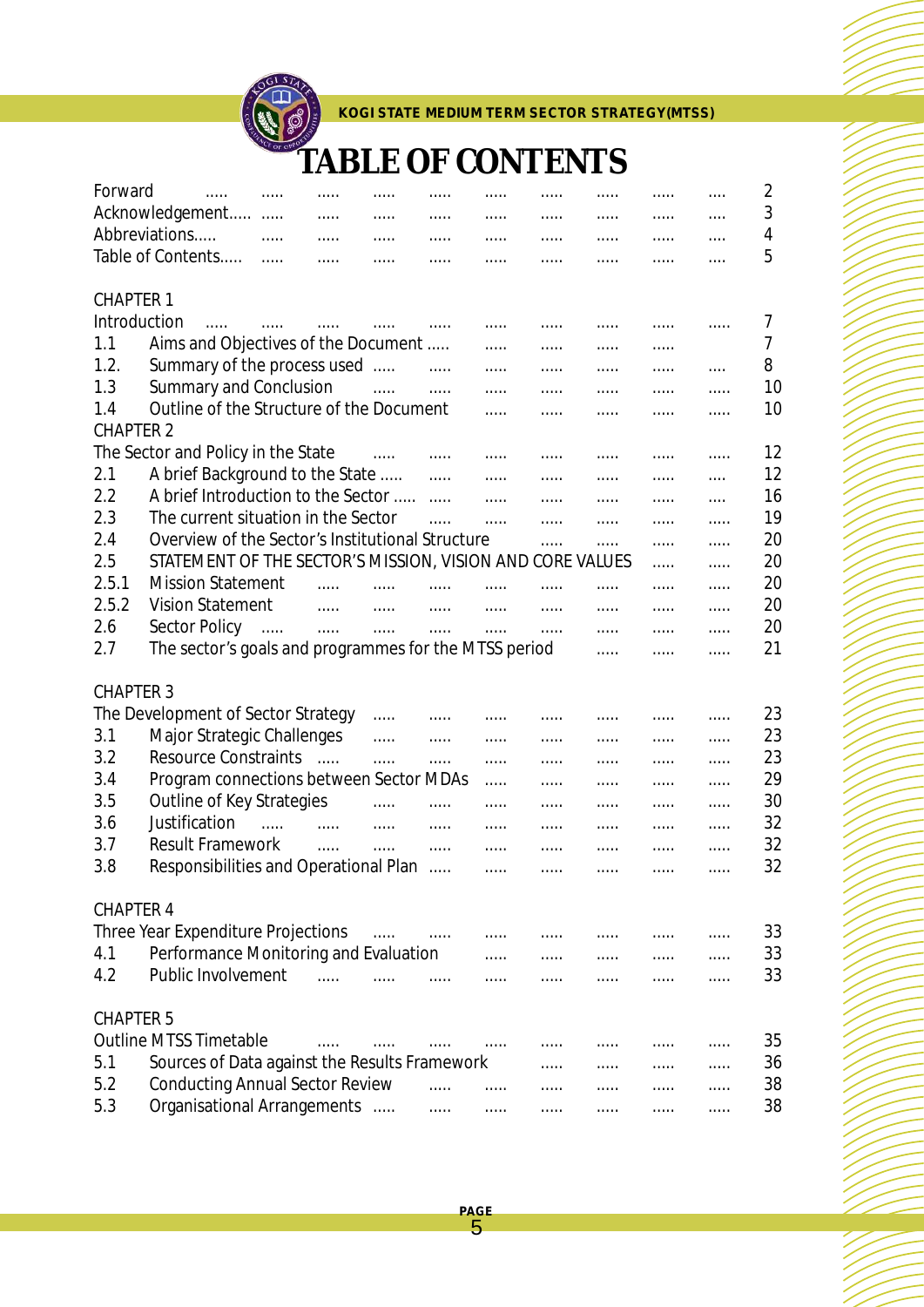

# **List of Tables**

- Table 1: Summary of State Level Goals, Sector Level Goals, Programmes and Outcomes
- Table 2: Goals, programmes and outcome deliverables
- Table 3: Summary of 2019 Budget Data for the Sector
- Table 4: Summary of 2020 Budget Data for the Sector
- Table 5: Summary of the Review of Ongoing and Existing Projects Scorecard (Ranked by Average score for Ongoing and Existing Projects and by Final Score for New Projects)
- Table 6: Capital Costs Commitments
- Table 7: Personnel Costs Existing and Projected
- Table 8: Overhead Costs Existing and Projected
- Table 9: Summary of Cancelled/Shutdown Projects
- Table 10: Summary of Projects' Expenditures and Output Measures
- Table 11: Data Sources for Outcome and Output KPIs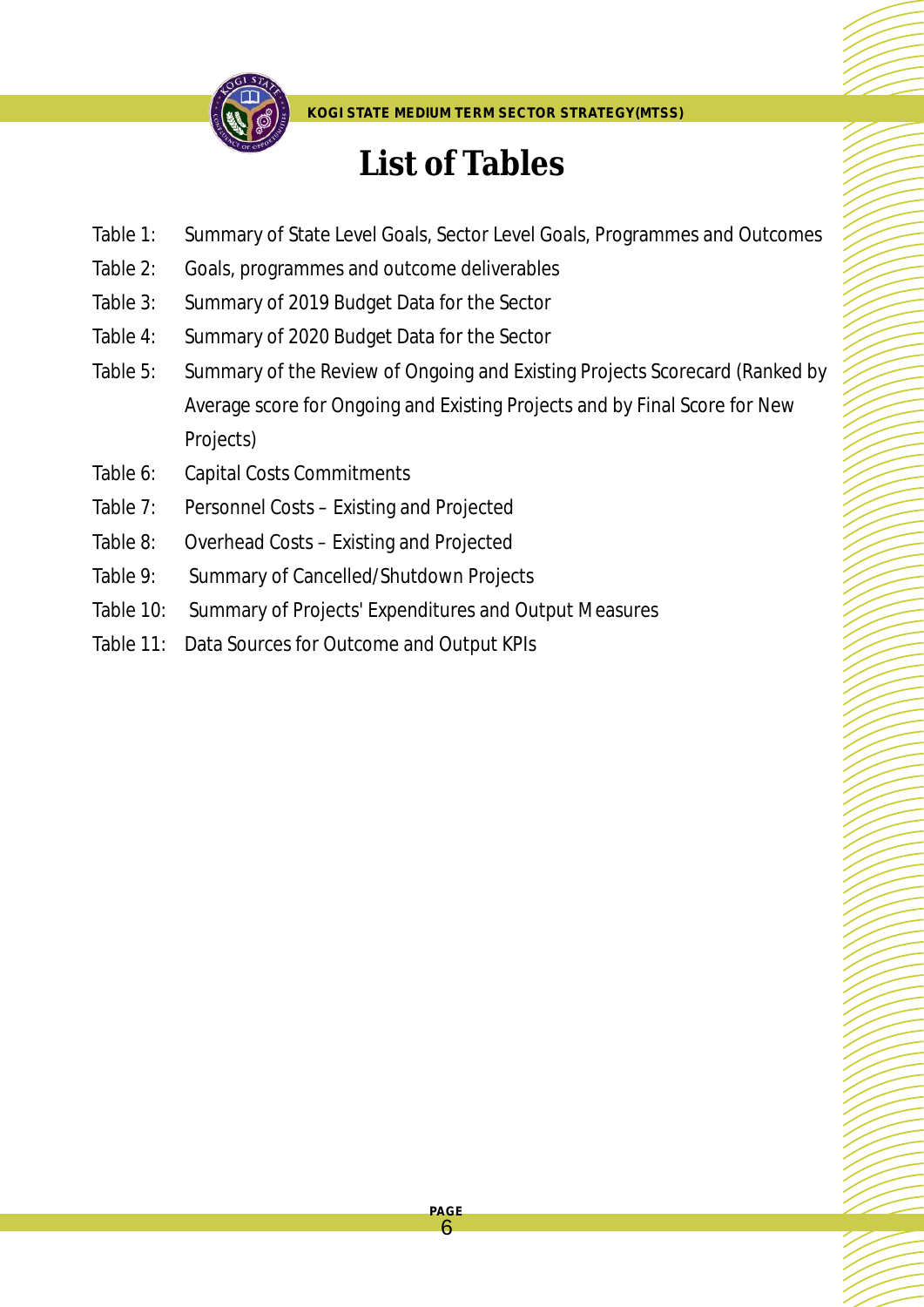

# **Chapter One**

#### **Introduction**

### **1.1 Aims and Objectives of the Document**

A Medium Term Sector Strategy (MTSS) is a Public Financial Management (PFM) tool that links policy, planning and annual budgets. While State policies outline the high level and long-term goals, MTSS presents costed necessary inputs and activities to deliver specific outputs in the medium term to achieve the long term big picture of State policies. Thus, MTSS is the road map that translates long term ambition to medium term reality using clearly plotted priorities, deliverables and costs.

MTSS outlines the projects and programmes that will be carried out in a sector over a threeyear period and answer questions like:

- how much each programme and project will cost;
- •where the funding for the projects comes from;
- •Who will execute the projects; and
- When to execute the projects.

MTSS forms the basis of annual budget update. This ensures consistency in planning and reduces the potential for projects to be left incomplete or in-operational due to lack of future funding.

MTSS is part of reform process for improving delivery and conception of annual budget in the State. It is part of the overall plan of Medium Term Expenditure Framework which was adopted by the State Government for its budgetary process.

This Medium Term Sector Strategy (MTSS), covering the period of 2020-2022 contains proposed activities to drive and deliver the State Development Plan agenda as captured in the NEW DIRECTION BLUEPRINT, KOSEEDS, MTEF/MYBF, let's do MORE and ANNUAL BUDGET DOCUMENT. It is within this framework that the Rural Development sector articulates its MTSS for 2020 – 2022 aimed at accurate planning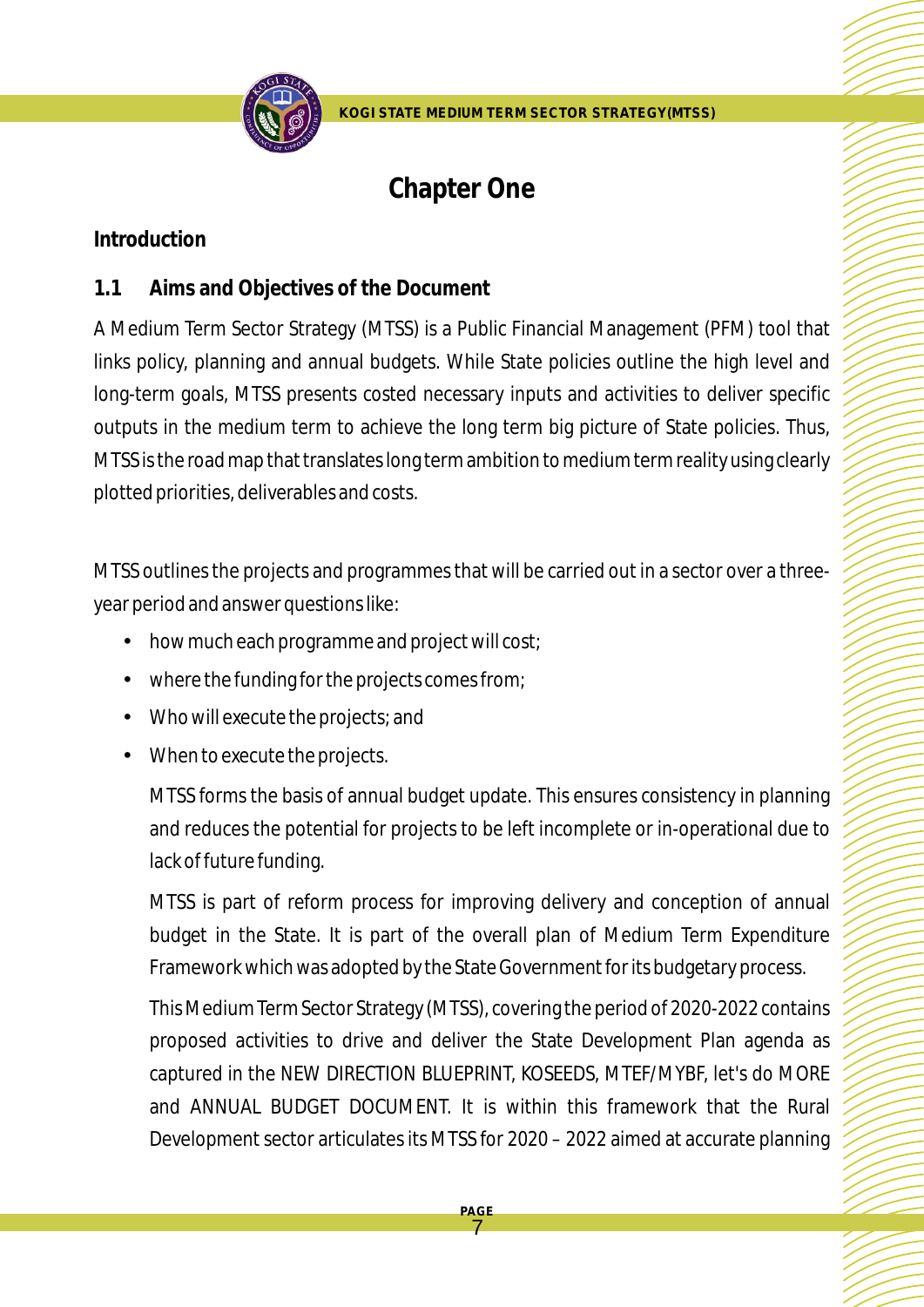

and good governance towards overall socio-economic development and prosperity of the State.

This is an activity based technique at improving strategic planning and efficiency of public expenditure. This also aims at aligning the budget proposals of MDAs to their respective sector policies, targets and goals.

The MTSS will help government Ministries, Departments and Agencies (MDAs) make the best use of Kogi State resources to deliver public services and improve the welfare of citizens. It will streamline planning and budgeting; officers are encouraged to factor in on-going and future recurrent costs of maintaining capital investments; officers have the opportunity to allocate the costs of capital investments over several years rather than one year, given that many capital projects take several years to complete. MTSS recognizes differences between sectors whilst it provides decision makers with a consistent framework for allocating sector budgets from year to year. MTSS encourages result-based planning, budgeting, monitoring and evaluation, performance driven management by shifting emphasis from input to output and outcome thereby delivering results to achieve policy goals.

**1.2. Summary of the processes used**

MTSS development process commenced with consultations among Key policy makers from the sector on the process, the sector planning team conducted an annual performance assessment to establish baseline to guide the development of MTSS targets and strategies for achieving its objectives.

Membership of the Rural Development sector team headed by the Hon. Commissioner Ministry of Rural Development, Permanent Secretary, Directors and Other management staff.

Upon the receipt of the sector's resource envelop from the resource projections of Multi-Year Budget Framework (MYBF), the coordinating directorate of the sector invited the Sector Planning Team for a meeting to discuss the sector envelop and work out modalities of sharing proportionately the contents of the envelop to the various units of the sector. After the meeting, the Directors came up with their departmental projects for the preparation of MTSS documentation.

The Annual Sector Performance Review (ASPR) which is a vital process in the development of the Rural Development sector MTSS was conducted in the first quarter of 2020.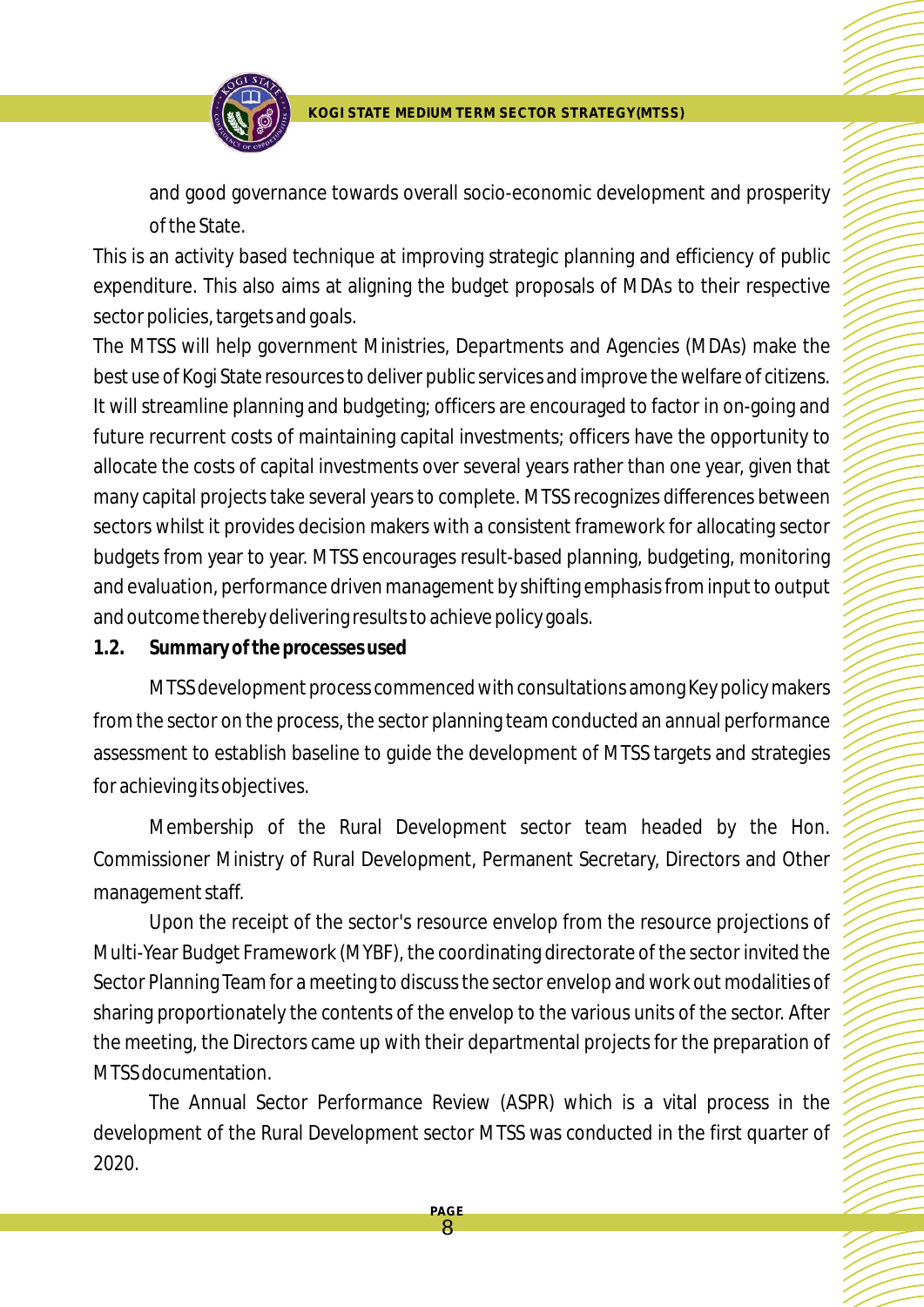

*The overarching purpose of the ASPR is to:*

- 1. Identify the status of interventions that had taken place in the sector in 2020 fiscal year.
- 2. Establish the performance status for 2019; identify the relationship between the financial investment, institutional/organizational capacity in the sector and the results.
- 3. Establish a performance trend on each of the outcome KPIs in the results Framework for the sector, where data are available.
- 4. Recommend optimal direction for realistic outcome targets in the Medium Term Development Plan and the Medium Term Sector Strategy.

This was undertaken by the sector Monitoring and Evaluation (M&E) officers with the guidance provided by the Director – M&E of Kogi State. Update information of KPIs to be provided by M&E Department in collaboration with Kogi State Bureau of Statistics. This process is vital as it tracks the Kogi State progress against planned outputs and outcome targets for the sector. The rollover process of the MTSS process is anchored on the outcome of this review.

The key steps involved the Constitution of Core Team Members on MTSS and training of team members across the State MDAs. *Other activities include:*

- a) Review of existing High Level Policy documents of Kogi State Government with focus on the delivery of the General Public Services sectoral goal in line with the overall State Policy Thrust in line with Let' do MORE.
- b) Clearly articulates medium-term (three years) goals and programmes against the background of the overall goals and the attainment of the overall policy thrust of the State.
- c) Identifying and documenting the key initiatives (that is, projects and programmes) that will be embarked upon to achieve goals and objectives as enshrined in Let' do MORE Blueprint.
- d) Costing and identifying key initiatives in a clear, accountable and transparent manner.
- e) Phasing implementation of the identified initiatives over the medium-term to achieve value for money.
- f) Defining the expected outcomes of the identified initiatives in clear measurable terms (KPIs).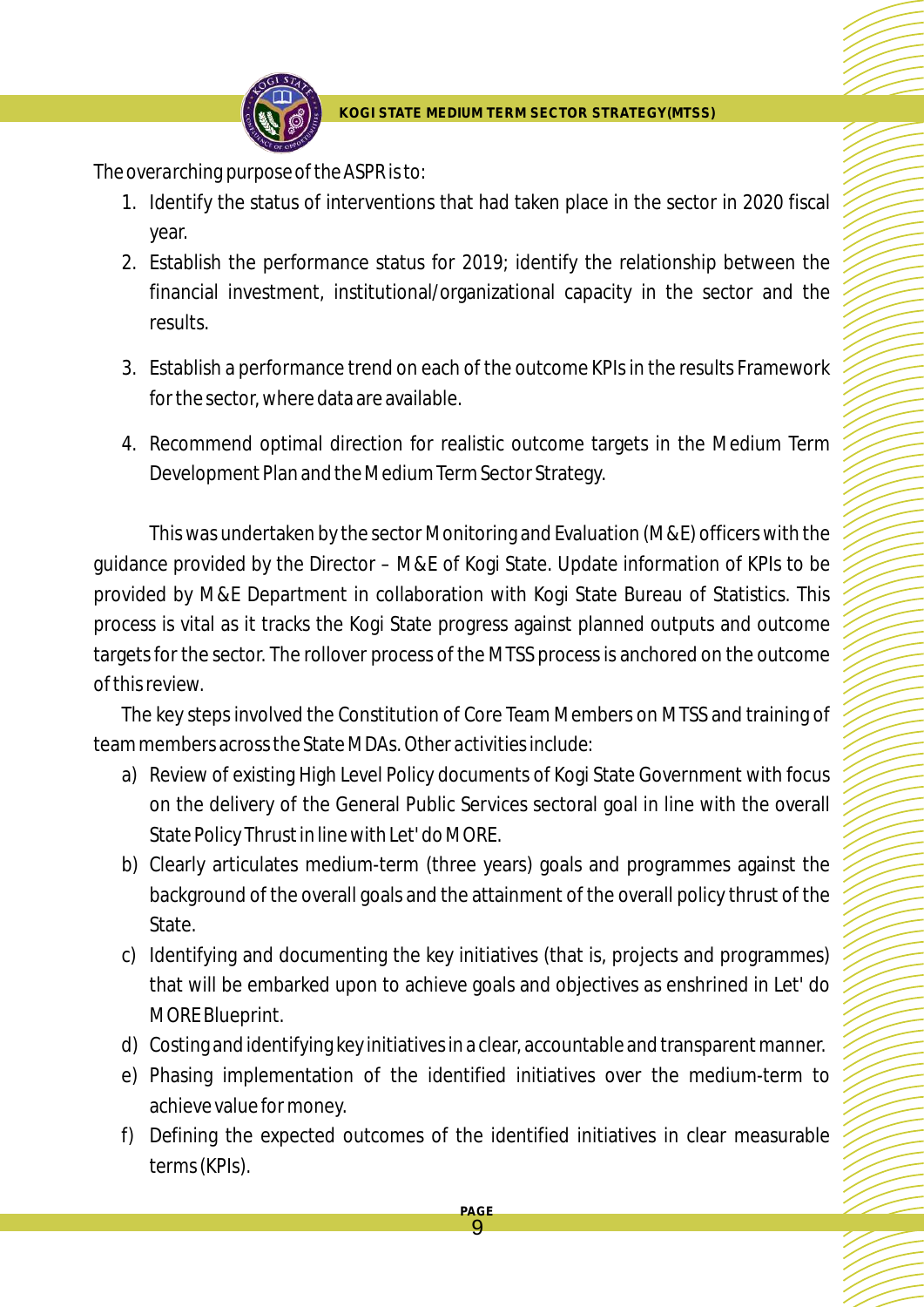

- g) Linking expected outcomes to their objectives and goals.
- h) Linking the expected outcomes to specific (location, LGA, village, ward).

#### **1.3 Summary and Conclusion**

The document which is Rural Development Sector MTSS 2020-2022 is embedded with the following programmes:

- i. Construction and Rehabilitation of rural feeder roads.
- ii. Provision and Reticulation of quality and save drinking water in the rural areas.
- iii. Rural Electrification Programme'
- iv. Community Assisted programme (community initiated ) '

#### *With this State level goals:*

i. To optimally manage rural infrastructure and enhance standard of living.

#### *The Rural Development Sector goal is stated below*

i. Enhance rural infrastructure for economic growth and sustainable development.

*Above all, the Rural Development Sector MTSS 2020-2022 is targeting the following outcomes:*

- i. Farmers access to market and commercial activities improved,
- ii. Improved social life in the rural areas,
- iii. Reduced prevalence rate of water borne and waste water disease in rural areas ;
- iv. Improved social life in the rural areas;
- v. Improved community social welfare
- **1.4. Outline of the Structure of the Document**

**Kogi State Rural Development Sec**tor MTSS 2020-2022 is structured into five chapters. Chapter one looks at the introduction with brief discussion on aims and objectives of the document, summary of the processes used, summary and conclusion and outline of the structure of the document.

Chapter two deals with The Sector and Policy in the State Rural Development Sector MTSS 2020-2022 and Kogi State policies were discussed under the following headings: a brief background of the State; a brief introduction of the Sector; current situation in the Sector; overview of the sector's institutional structure; statement of the sector's mission, vision and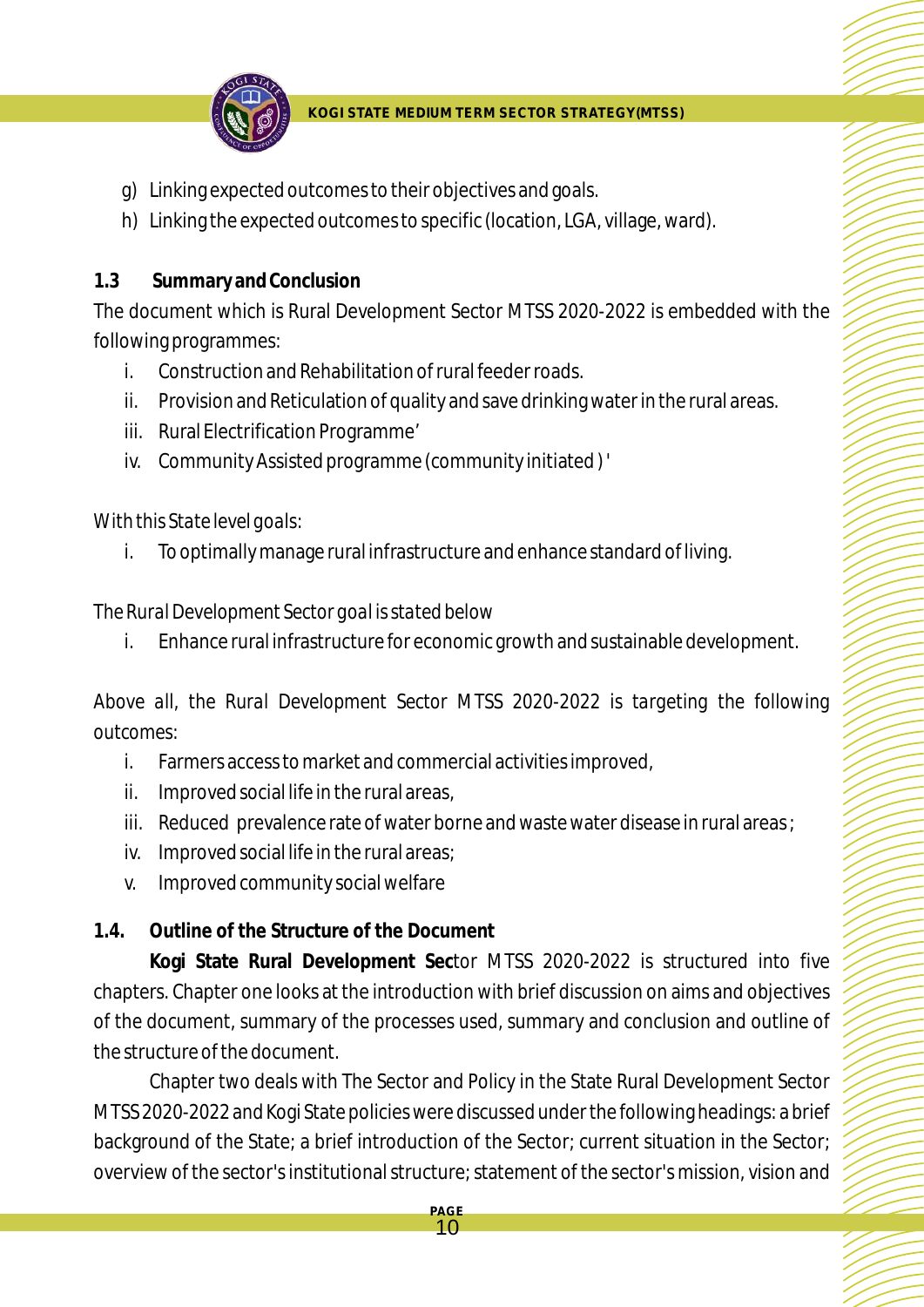

core values; sector policy and sector's goals and programmes.

Chapter three captures the development of sector strategy with the following sections: major strategic challenges; resource constraints; contributions from partners; program connections between Sector MDAs; outline of key strategies; justification; result framework and responsibilities and operational plan.

Chapter four summarizes the three-year expenditure projections as performance monitoring and evaluation and public involvement.

Chapter five examines sources of data against the results framework and conducting annual sector review.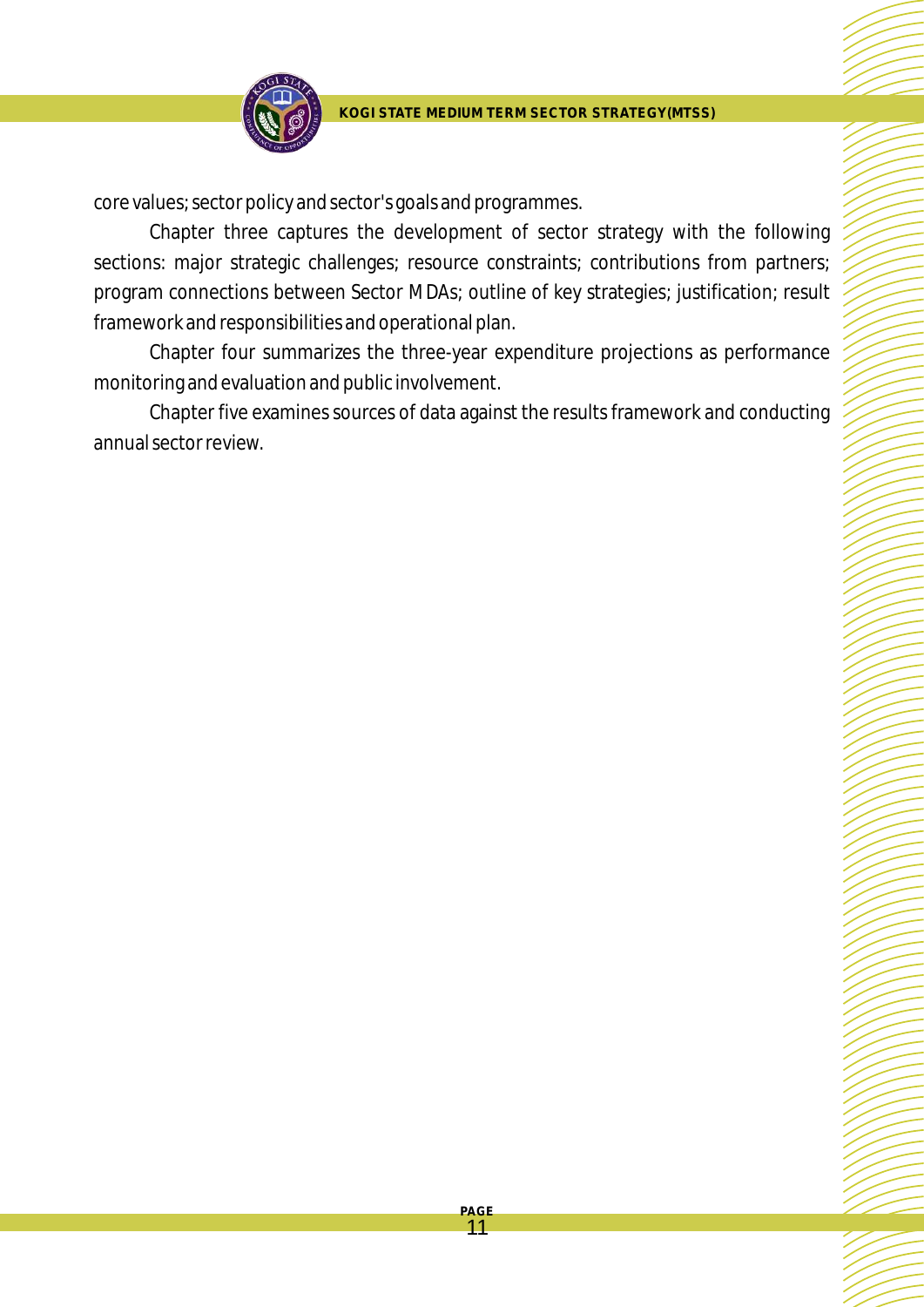

# **CHAPTER TWO**

### **The Sector and Policy in the State**

## **2.1 A brief background of the State**

Kogi State is one of the thirty-six states that constitute the Federal Republic of Nigeria. Located in the North-Central geopolitical zone of Nigeria; the State was carved out of the old Benue and Kwara States on 27th August 1991. As per 1999 Constitution of Federal Republic of Nigeria, the State comprises 21 Local Government Areas, (239 wards) which are divided into 25 State Constituencies, grouped into 9 Federal Constituencies and 3 Senatorial Districts.

Lokoja is the capital of Kogi State. Lokoja was also the first administrative capital of modern-day Nigeria. The State is also known as the Confluence State as this is where the Rivers, Niger and Benue merged as one.

The State covers an area of 28,312.6 sq. km sharing boundaries with nine States and FCT as follows: -

Northern Boundary: Niger, Nassarawa and FCT. Western Boundary: Kwara, Ekiti, Ondo, and Edo. Eastern Boundary: Benue, Anambra and Enugu.

The State capital has major road traffic link to FCT Abuja and 21 Local Government Areas divided into 3 Senatorial Districts, 9 Federal Constituencies 25 State Constituencies and 239 Wards.

Kogi State is structured into 21 Local Government Areas and it comprises three major ethnic groups i.e. Igala, Ebira/Egbura and Okun (Yoruba) other minor groups include – Bassa-Kwomu, Bassa-Nge, Kakanda, Kupa, Ogori/Magongo, Nupe, Oworo, Gwari etc. **Climate**

Kogi State has an average maximum temperature of 33.2°C and average minimum of 22.8°C. Lokoja, the State capital is generally hot throughout the year. The State has two distinct weathers, the dry season, which lasts from November to March and rainy season that last from April to October. Annual rainfall ranges from 1,016mm to 1,524mm. The vegetation of the State consists of mixed leguminous (guinea) woodland to forest savannah. Wide expanse of FADAMA in the river basin and long stretches of tropical forest in the Western and Southern belts of the State.

## **Demography**

Kogi State has a total land area of 28,313.53 square kilometres and a projected population of 3.8 million people (2012 NBS Abstract). It lies on latitude 7.49°N and longitude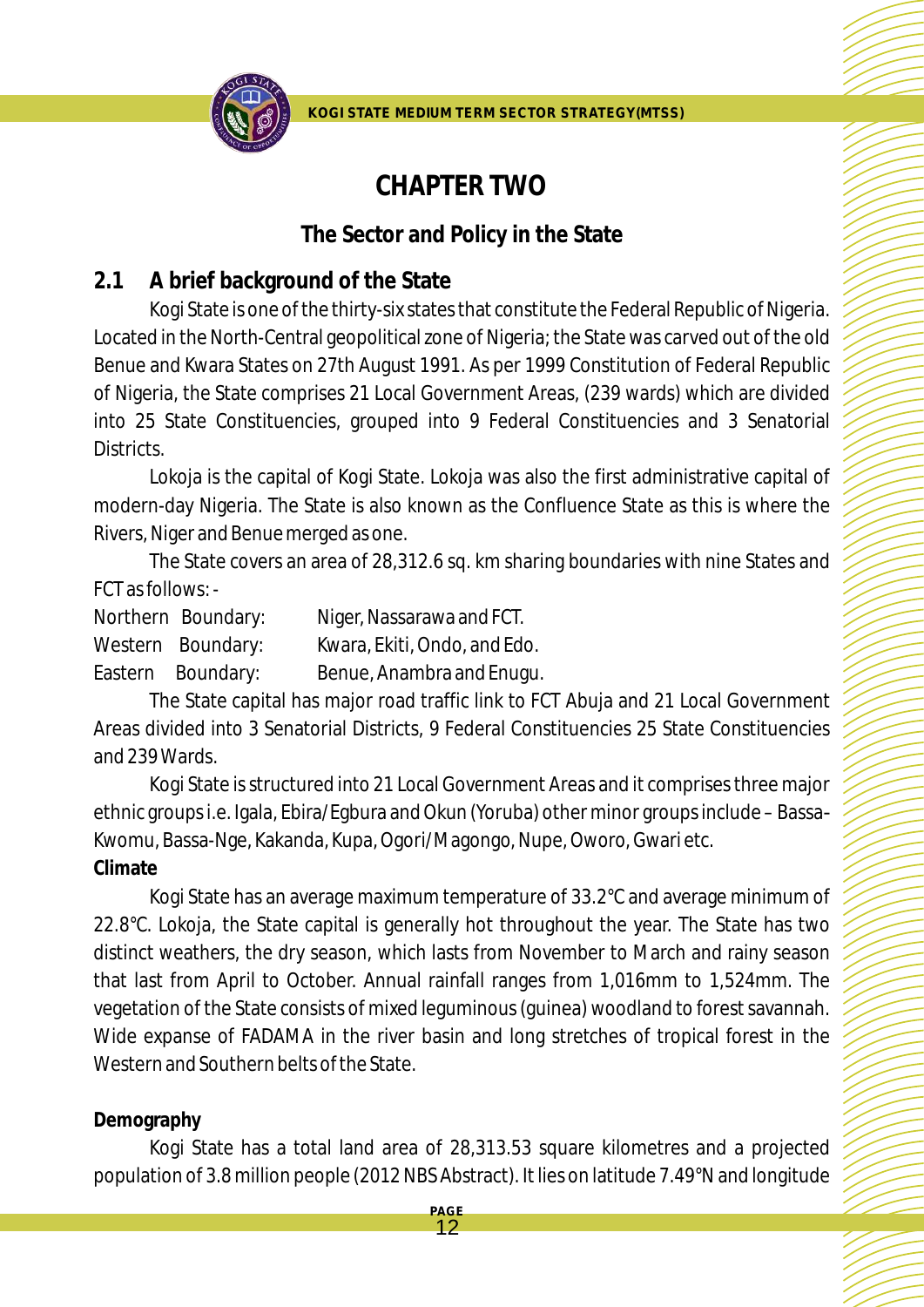

6.45°E with a geological feature depicting young sedimentary rocks and alluvium along the riverbeds, which promotes agricultural activities. The State features ferrasols soil type and famous hills like Ososo hills, which spread from Edo State to the western part of Kogi State and Aporo hill on the eastern part. Another famous mountain is Mount Patti, which lies in Lokoja and stands at about 1500 metres above sea level.

| Age Group                        | Male      | Female    | Total     |
|----------------------------------|-----------|-----------|-----------|
| $0 - 4$ years                    | 319,647   | 304,402   | 624,049   |
| $5 - 9$ years                    | 259,249   | 239,650   | 498,899   |
| 10 - 14 years                    | 202,570   | 181,527   | 384,097   |
| $15 - 19$                        | 173,998   | 170,411   | 344,409   |
| $20 - 24$                        | 132,835   | 161,201   | 294,036   |
| $25 - 29$                        | 118,076   | 154,652   | 272,728   |
| $30 - 34$                        | 98,618    | 113,253   | 211,871   |
| $35 - 39$                        | 80,731    | 82,439    | 163,170   |
| $40 - 44$                        | 74,576    | 68,738    | 143,314   |
| $45 - 49$                        | 55,861    | 43,938    | 99,799    |
| $50 - 54$                        | 51,396    | 40,015    | 91,411    |
| $55 - 59$                        | 22,235    | 17,882    | 40,117    |
| $60 - 64$                        | 30,672    | 23,638    | 54,310    |
| $65 + \gamma$ ears               | 52,439    | 39,394    | 91,833    |
| <b>TOTAL State</b><br>Population | 1,672,903 | 1,641,140 | 3,314,043 |

**State level General Information on Population**

## *\*Sources: National Population Census 2006*

#### **Local Government Areas**

The headquarters of the Local Government Areas serve as important traditional, cultural and market centres in their localities. The Local Governments are; Adavi, Ajaokuta, Ankpa, Bassa, Dekina, Ibaji, Idah, Igalamela-Odolu, Ijumu, Kabba/Bunu, Kogi/Koton-karfe, Lokoja, Mopa-Muro, Ofu, Ogori/Magongo, Okene, Okehi, Olamaboro, Omala, Yagba-East, Yagba-West.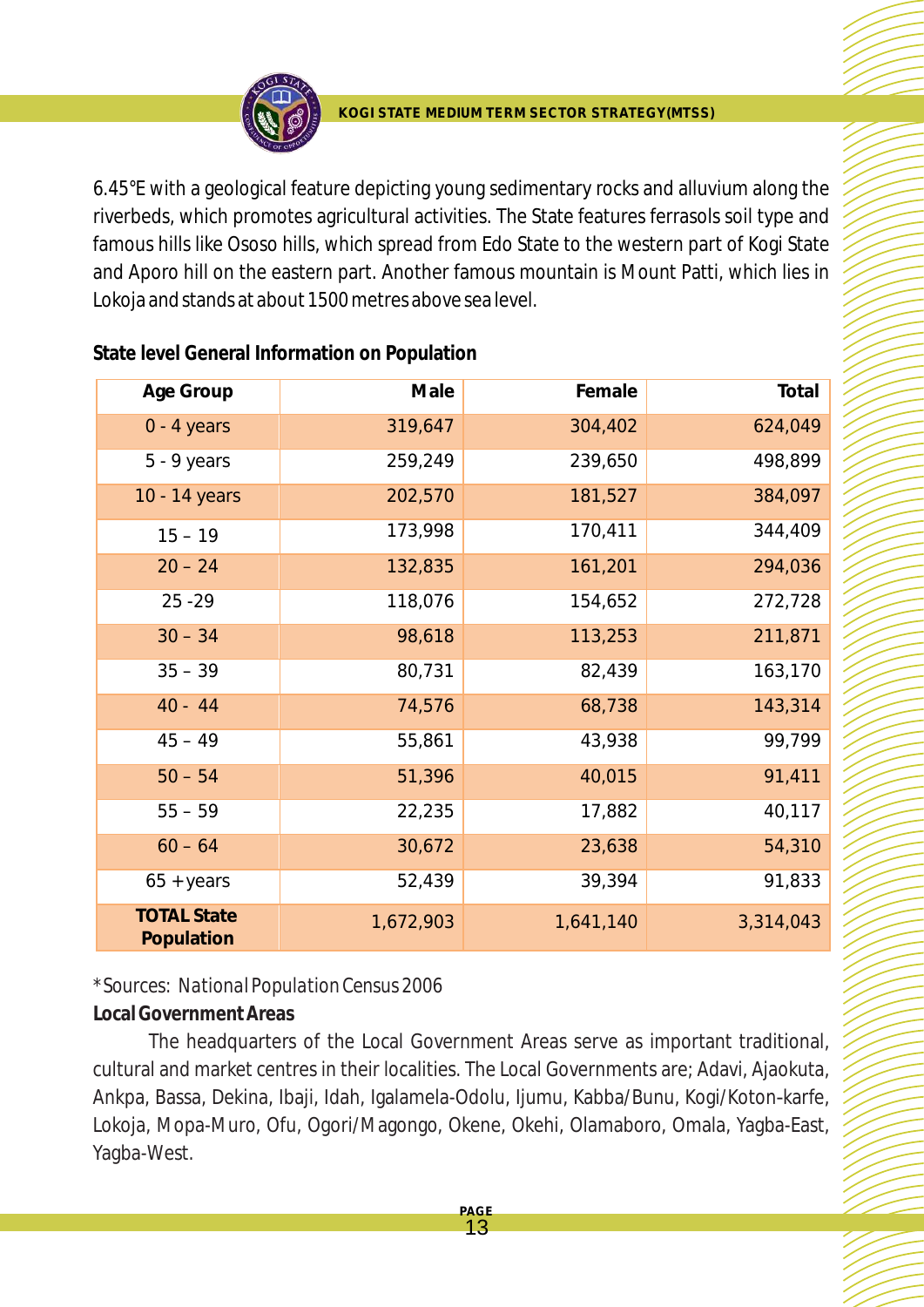

Agriculture, Forestry and other Bush Activities: Kogi State has extensive arable land for cultivation, with good grazing grounds for livestock breeding and large water bodies for fishing. Crops cultivated include yam, cassava, maize, guinea corn and groundnut. Rice production is encouraged in the flood plains of the rivers, while coffee, cocoa, orange and cashew nuts are produced in ljumu and Kabba/Bunu LGAs. Farmers are engaged in share cropping schemes at lyagu, Alade and Adikena. Palm plantations are being rehabilitated and a standard agricultural mechanical workshop is being constructed for the maintenance of machinery.

The Kogi State Agricultural Development Project was established with an initial investment capital of N144 million to be drawn from a World Bank loan. This was done to improve 300 kilometres of rural roads, provide fifty points of potable water and distribute 50 tonnes of various farm inputs. Much emphasis has been placed on agriculture with substantial lumbering and saw milling carried out in the forest areas of the state (e.g ljumu and Kabba/Bunu LGAs).

Exotic plants such as teak (tectonagrandis) and pulp wood are being planted in different parts of the State. Other basic economic activities include the unincorporated private sector with farmers, fishermen, artisans and people in other activities such as mechanics, vulcanizers, electricians, carpenters bricklayers, plumbers and traders.

Mineral Resources: Kogi State is rich in mineral resources. Most of these minerals are available in commercial quantities and these include coal at Koton-Karfe, Okaba and Ogboyaga; limestone and marble at Jakura, Ajaosskuta, Osara, Ekinrin-Adde and ltobe; kaolin at Agbaja and iron ore at Agbaja plateau and Itakpe hills. It is worthy of note here to highlight that out of the seven (7) mineral resources of focus by Nigeria in the effort towards diversification, three (3) of them are available in Kogi State in commercial quantities. These are Iron Ore, Limestone and Coal.

Coal was mined in Kogi State during the Nigerian civil war; limestone and marble are exploited at Jakura. Other minerals include feldspar at Okene and Osara; clay, cassiterite, columbite and tantalite at Egbe; gold at Isanlu, gems, quartz, mica and crude oil at Idah. At the present time however, attention is being given for the commencement of exploitation of Coal in Kogi East by Dangote group. The Federal Government has started giving the exploitation of Itakpe Iron Ore attention. For years now the limestone had continued to be worked on by Dangote group into cement manufacturing.

Industrial Development: The available resources are land, water, minerals, agriculture, forestry, hydro-power and electricity. Ajaokuta iron and steel and the tertiary Institutions in the State are potential sources of input for industrialization, if properly developed and maintained. There were sixteen industrial establishments operating in the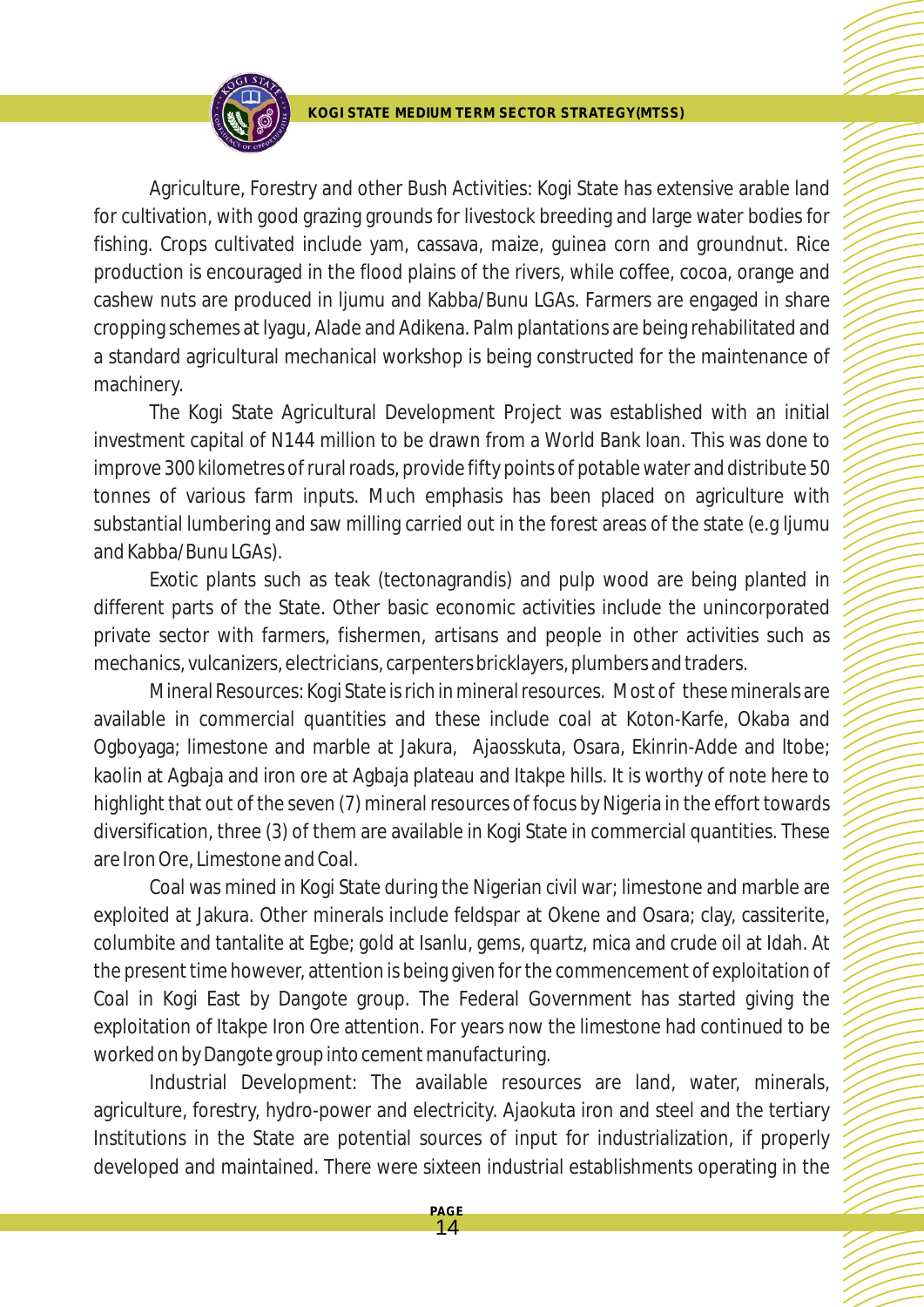

State in 1992. Development of the Ajaokuta Steel Company will lead to springing up of upstream and downstream industries in Kogi State.

The Itakpe Iron Ore Mining Company and the Ajaokuta Steel Company, both of which could generate subsidiary industries such as iron and steel, foundries, cement plant, tar installation plant, carbon black and carbon graphic electrodes industry light forging, metal fabrication and agricultural tools and implements industries.

Development Potentials: Kogi State's endowment of natural resources include land, water, mineral and forest resources. The vast land area of the State provides adequate opportunity for the location of various types of industrial and other economic activities.

The water resources of Rivers Niger and Benue and their several tributaries could provide ample water supply for people, animals and various industries when fully harnessed. The confluence of Rivers, Niger and Benue could be an important source of tourist attraction. Fishery could be developed on a large scale with allied fishery industries.

The waterfalls at Osomi, Ogugu and Ofejiji are potential sources of hydro-electricity. The water from the rivers could support large irrigation schemes for raising various crops. The forests provide wood for timber and fuel.

Local Sourcing of Raw Materials: Agricultural products such as grains (maize, guinea corn, rice and others), root crops (yam, cassava and groundnut etc), Other crops include beans, soya beans, cocoa and coffee provide the needed raw materials for cereals, flour beverages and other food processing industries; Livestock and fisheries could provide raw materials for meat and fish canning industries.

The forest has the potential to provide wood for plywood and other wood related industries to produce such items as toothpicks, matches and other household utensils while foliage and minerals are sources of raw materials for chemical and pharmaceutical industries.

Mineral resources in the State can provide immense local sources of raw materials for the manufacture of various products.

Coal and iron ore provide raw materials for the iron and steel industry and for the manufacture of machinery, alloys, oxides, tools, rails, linoleum and fillers. Coal also provides raw material for making ammonia, tar, cyanide, explosives and organic compounds. Limestone and marble at Jakura, Oshokoshoko, Ajaokuta, Osara, EkinrinAdde and ltobe have raw materials for making cement, glass, lime, ceramics, carbon dioxide, ethylene, caustic soda, carbide, paint, floor slabs, terrazzo chips and building stones amongst others. Feldspar from Osara, Okene, Okoloke and Egbe and clay obtained in many part of LGAs of the State could supply the needed raw materials for glass, ceramics and pottery. Kaolin from Agbaja is an important raw material for chalk making, paint, kaolin poultice and Plaster of Paris (POP).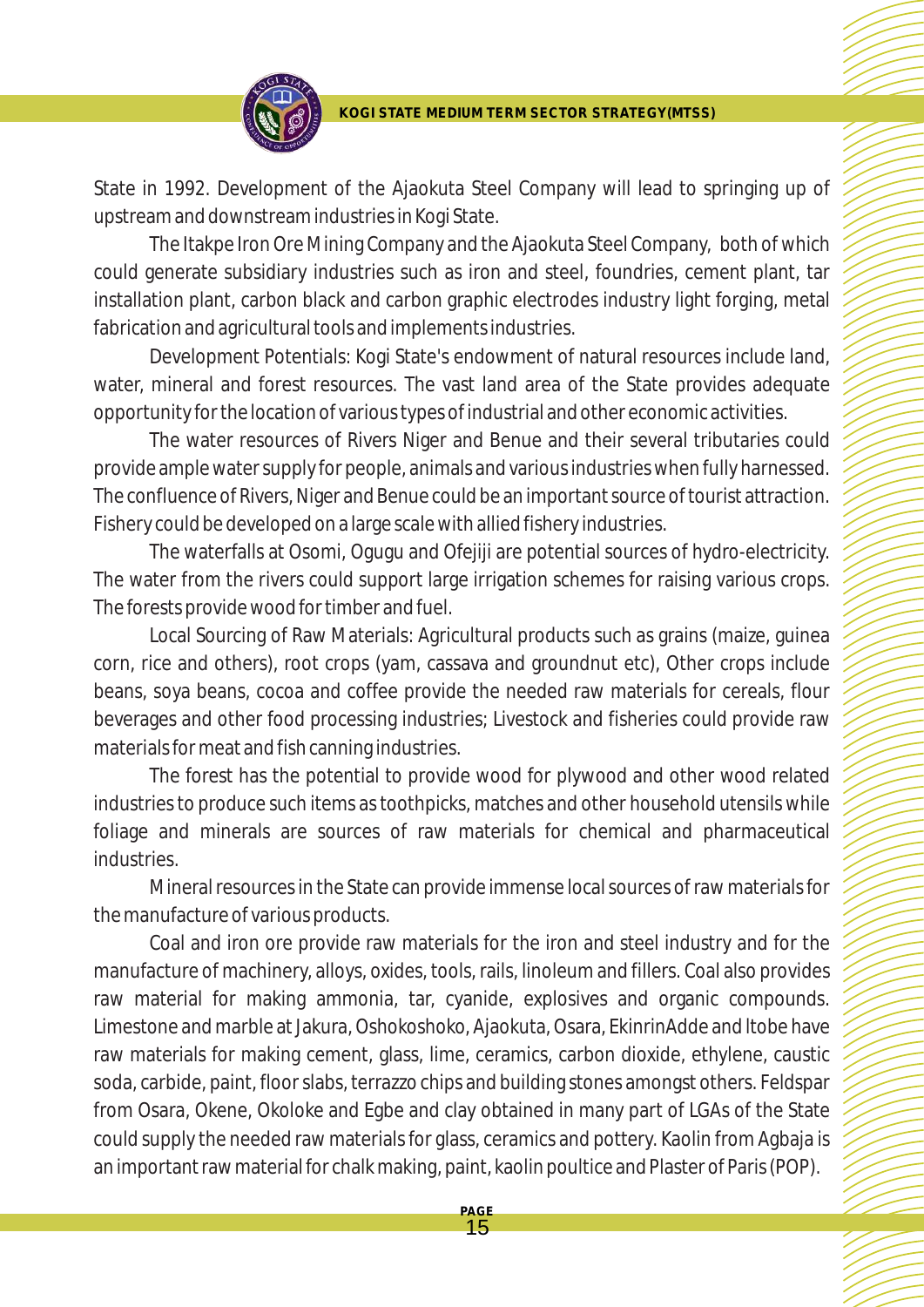

Cassiterite, columbite and tantalite from Egbe are used for tin coating and alloys while talc and mica from Isanlu, Ogbom and Mopa could supply the raw materials for ceramics, paints and electrical equipment. Gold from Isanlu in Yagba East LGA, gems and ornamental stones from Lokoja, quartz from Okene, Okehi, Okoloke and Egbe and crude petroleum from Ibaji are other important minerals in the state.

#### **2.2 BRIEF INTRODUCTION OF THE SECTOR**

The Ministry of Rural Development was created on the  $26<sup>th</sup>$  July, 2012. It is the outcome of a merger of the former Kogi State Directorate of Rural Development (DRD) and the Department of Community Development from Ministry of Water Resources and Rural Development.

**Administrative SetUp**

- 1. Office of the Hon. Commissioner,
- 2. Office of the Permanent Secretary,
- 3. Finance & Administration Department,
- 4. Community & Social Development Department,
- 5. Rural Electrification Department,
- 6. Rural Water & Sanitation Department,
- 7. Rural Roads Department.
- 8. Planning, Research & Statistics

#### **SCHEDULE OF DUTY OF THE DEPARTMENT**

- **1. Department of Administration and Finance responsible for General Administration of the Ministry**
	- 1. Co-ordinate human and other resources of the Ministry in order to achieve the objectives and targets.
	- 2. Initiation and development of personnel policies.
	- 3. Implementation of management decision and policies.
	- 4. Maintenance of finance and accounts.
	- 5. Maintenance of stores.
	- 6. Appointment, promotion and discipline of staff.
	- 7. Co-ordination of security activities.
	- 8. Co-ordination of all staff welfare and protocol.
	- 9. Maintenance of open and secret registries.
	- 10. Provide secretariat for the management meetings.
	- 11. Any other duties that may be assigned by the management.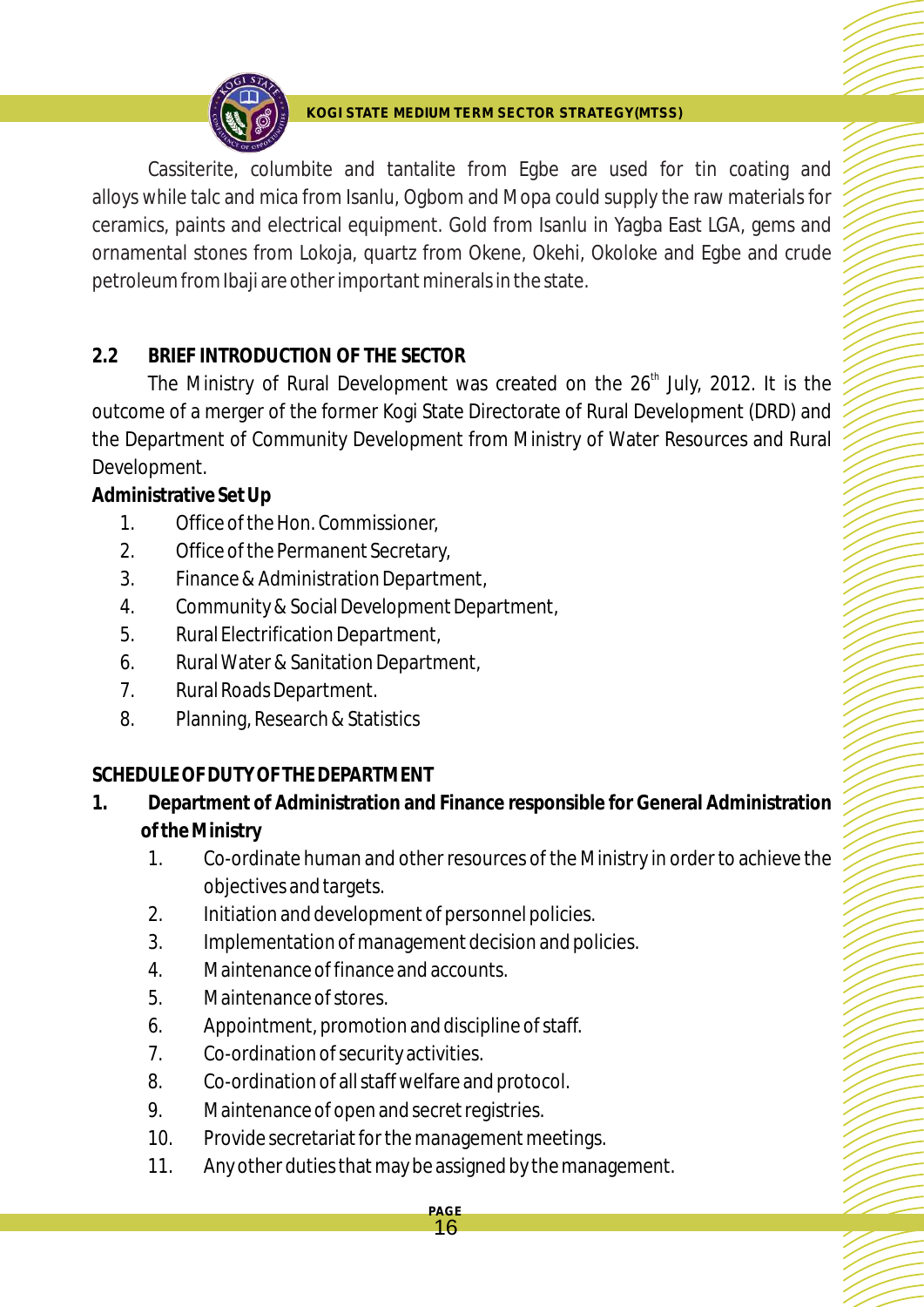

#### **2. DEPARTMENT OF COMMUNITYand SOCIAL DEVELOPMENT**

- 1. Mobilization and sensitization for community self-help initiative and provision of community support to rural development projects.
- 2. Provision/processing of financial assistance/matching grants to community self-help projects.
- 3. Provision of technical assistance to communities embarking on self-help projects.
- 4. Provides technical assistance, advice, extension and counseling services to assist communities undertake economic empowerment programme.
- 5. Promotes economic development by facilitating and supporting rural individuals, communities and businesses obtain finances through banks, credit unions and community-managed lending pools and technical assistance needed to address their diverse and unique needs within rural Kogi State.

#### **3. DEPARTMENT OF RURAL ELECTRIFICATION**

- 1. The Department Handles Electrification projects. Recommend type of transformer to be purchased for onward distribution to deserving communities.
- 2. Installation of such transformers to different communities.
- 3. Survey, provide working drawings and prepare bill of quantities (BOQ) for benefiting community electrification projects.
- 4. Supervise all Electrification projects awarded to contractors for possible compliance to the sector working drawings.
- 5. Ensure all electrification projects are in conformity with institute of electrical engineers' regulations before commissioning.
- 6. Handles projects as may be assigned to the department.
- 7. Maintenance of office electrical/electronic installation.
- 8. Maintenance of power sub-station in any given community in conjunction with AEDC.
- 9. Carry out any other assignment related to electrical engineering in the State as may be directed by the management.

#### **4. DEPARTMENT OF RURAL WATER SUPPLY AND SANITATION**

The Department of Rural Water and Sanitation is headed by a Director and is directly responsible for the following functions: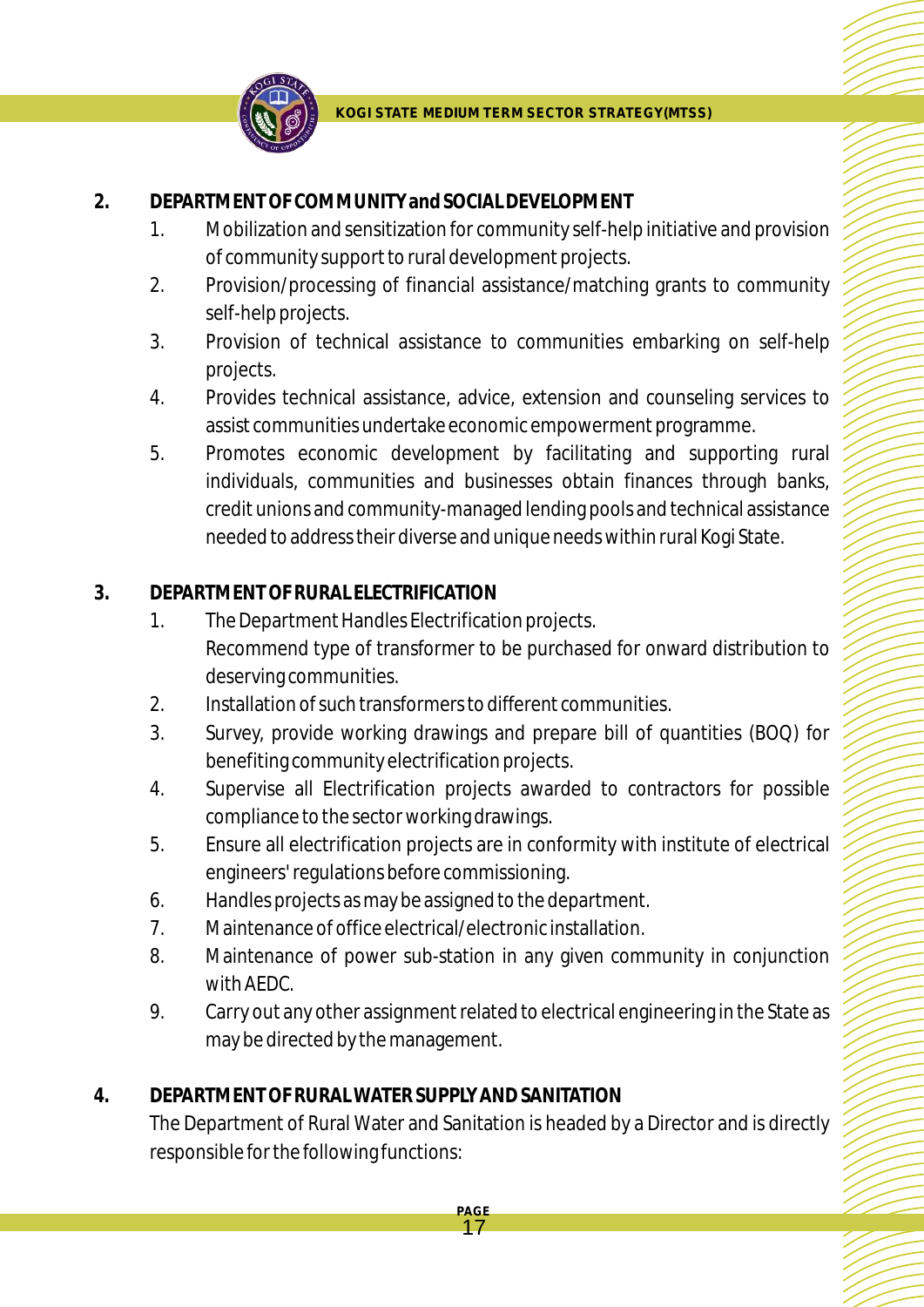

- 1. Provision of potable water to rural communities across Kogi State by:
	- a. Drilling of motorized boreholes and construction of overhead tanks.
	- b. Construction of Mini dams and supply of water to the rural communities, especially in areas where drilling of boreholes is difficult.
	- c. Drilling of hand pump boreholes in the rural areas where groundwater level is shallow and dirt-free.
- 2. Rehabilitation of broken down water supply systems in the rural areas.
- 3. Provision of generating sets and construction of generator houses using direct labour approach for sustainable water supply
- 4. Identify communities for approval to provide with appropriate rural water supply.
- 5. Receive and forward requests from communities in need of potable water.
- 6. Provision of sanitary facilities for rural dwellers.
- **5. DEPARTMENT OF RURAL ROADS**
	- 1. Design and construction of new rural feeder roads to link up rural communities to major towns and markets.
	- 2. Maintenance and rehabilitation of existing rural feeder roads.
	- 3. Control and management of construction materials, earth moving equipment and vehicles.
	- 4. Maintenance of all capital assets in the Ministry such as generating sets, buildings and vehicles.
	- 5. Provide Bill of Quantities and raise valuation certificates where necessary for road works.
	- 6. Construction of box and ring culverts, bridges and surface dressing over rural feeder roads.
	- 7. Any other assignment as directed by the management.
- **6. DEPARTMENT OF PLANNING, RESEARCH AND STATISTICS**
	- 1. Preparation of Medium Term Expenditure Plan and Annual Budget.

- 2. Preparation of Quarterly/Annual Progress Report.
- 3. The Department serves as Secretariat of the Ministerial Tender Board and Department Tenders Board.
- 4. Serves as Data Bank.
- 5. Dissemination of Ministry's programmes and activities through the media, Posters, workshops seminars etc.
- 6. Monitoring of all on-going projects.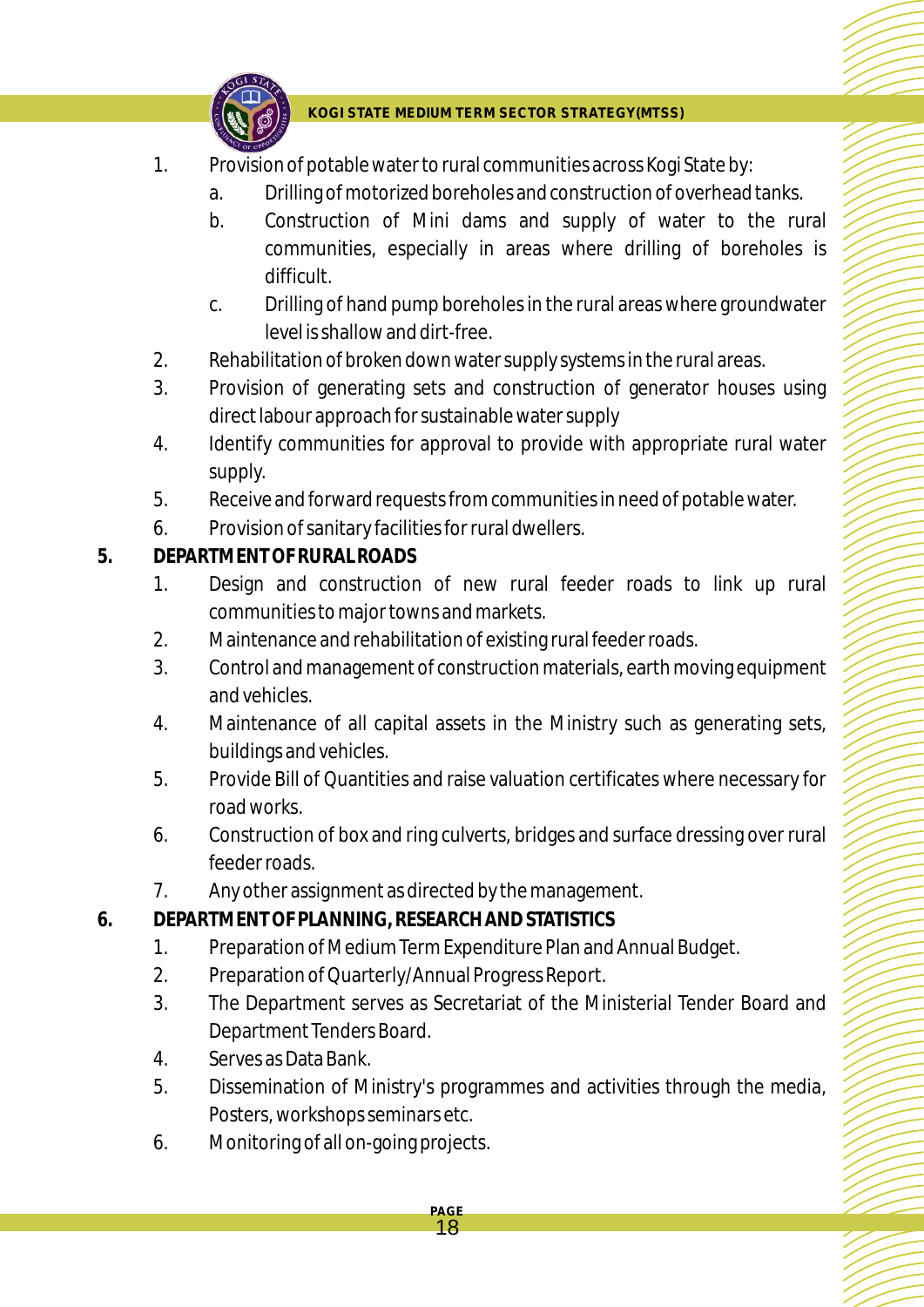

- 7. Evaluation of jobs carried out by contractors in project execution
- 8. Conduct research and survey such as impact-analysis survey, and base line survey, to determine the effectiveness of the Ministry programmes to beneficiary communities.
- 9. Coordinate the planning and implementation of all rural development programmes to address specific projects in a community in collaboration with Government Ministries, Departments, Agencies and other partners,.

#### **7. PARASTATAL**

The Ministry has two parastatal, with experienced and well equipped bureaucrats to provide rural water and sanitation and rural feeder road respectively. Both are donor agency funded.

- Kogi State Rural Access and Mobility Project (RAMP II)

#### **2.3 THE CURRENT SITUATION IN THE SECTOR**

The Ministry is responsible for:

- (a) Provision, support and maintenance, in providing essential public facilities and services (such as; water and sewer systems, housing, health clinics, emergency service facilities and electric power and telecommunication services) that will improve the economy, welfare and infrastructure in rural communities in Kogi State. In collaboration with Government Ministries, Departments, Agencies and other partners.
- (b) Provision of technical assistance, advice, extension and counseling services for communities to undertake community empowerment programmes.
- (c) Assistance of Local Government Areas and rural dwellers to create selfsustaining, long-term community and economic development in rural areas through vision and strategic planning.
- (d) Coordinating the planning and implementation of all rural development programmes to address specific projects in a community in collaboration with Government Ministries, Departments, Agencies and other partners.
- (e) Contributing to rural community development initiatives through the provision of technical assistance and training of youths in partnership with Non-Governmental Organizations and other Development Partners. This will enable the development of local capacity to undertake housing, community facilities, community and economic development projects in rural areas.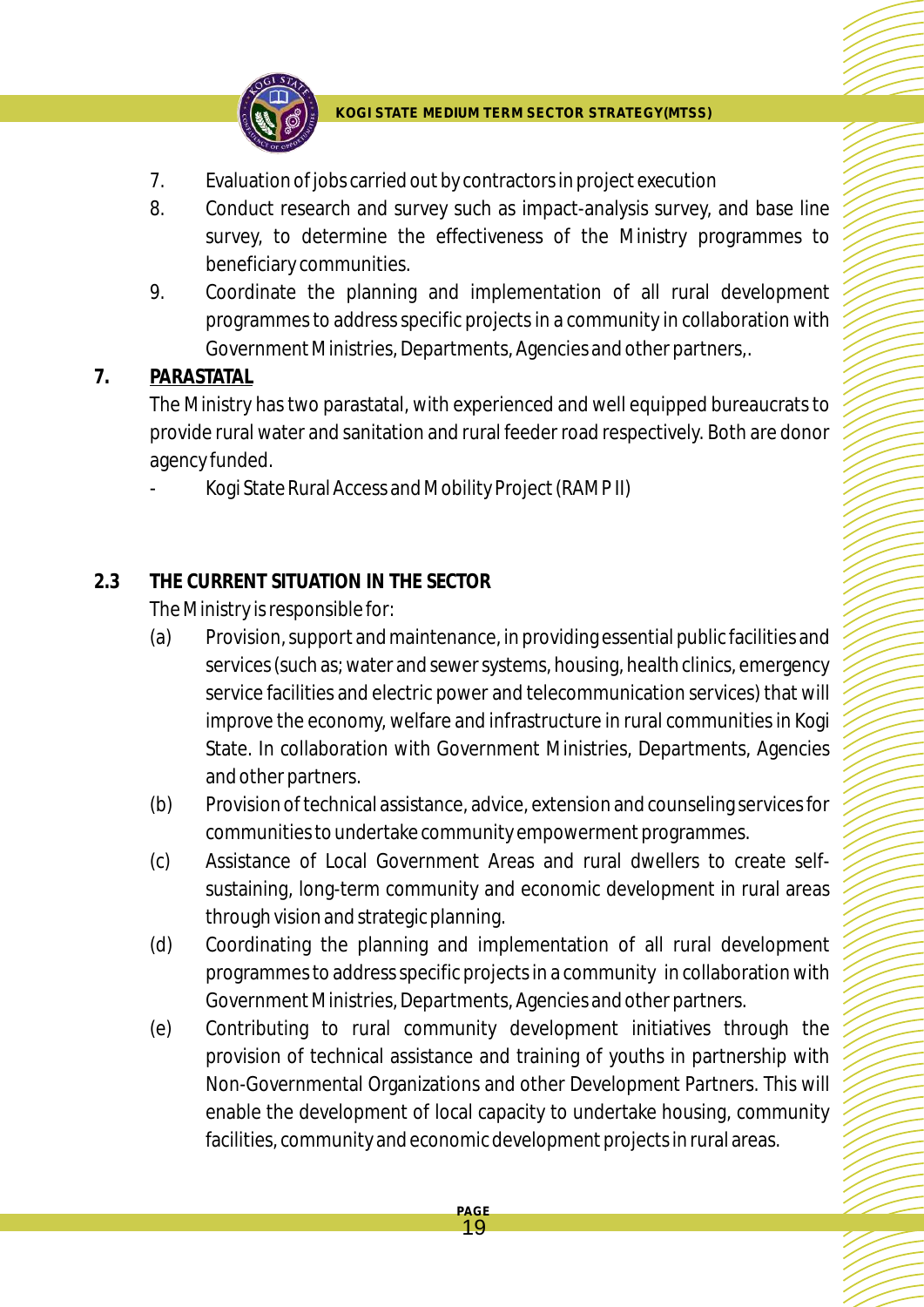

#### **2.4 OVERVIEW OF THE SECTOR'S INSTITUTIONAL STRUCTURE**



#### **2.5 STATEMENT OF THE SECTOR'S MISSION, VISION AND CORE VALUES**

#### **2.5.1 MISSION STATEMENT**

- *To unite the people of Kogi State for a collective vision.*
- *Create a conducive environment for unlocking the natural and human potential of the state.*
- *Attract resources from the rest of the world.*
- *To support the emergence of a strong and knowledge driven economy, provide good quality of life for the rural populace*

#### **2.5.2 VISION STATEMENT**

'*'To see Kogi State emerge as a model of good governance and transformed into one of the top ranking states in the country in terms of rapid and sustainable socio-economic development, where we can provide opportunities for all and demand responsibility from all.''*

#### **2.6 SECTOR POLICY**

The main policy thrust of the Ministry is the realization of goals from government policies and initiative towards rural development.

The sector annually budget for the following programmes and activities which are carried out.

> **PAGE**  20

- Provision of Rural Electrification to some communities that are yet to connect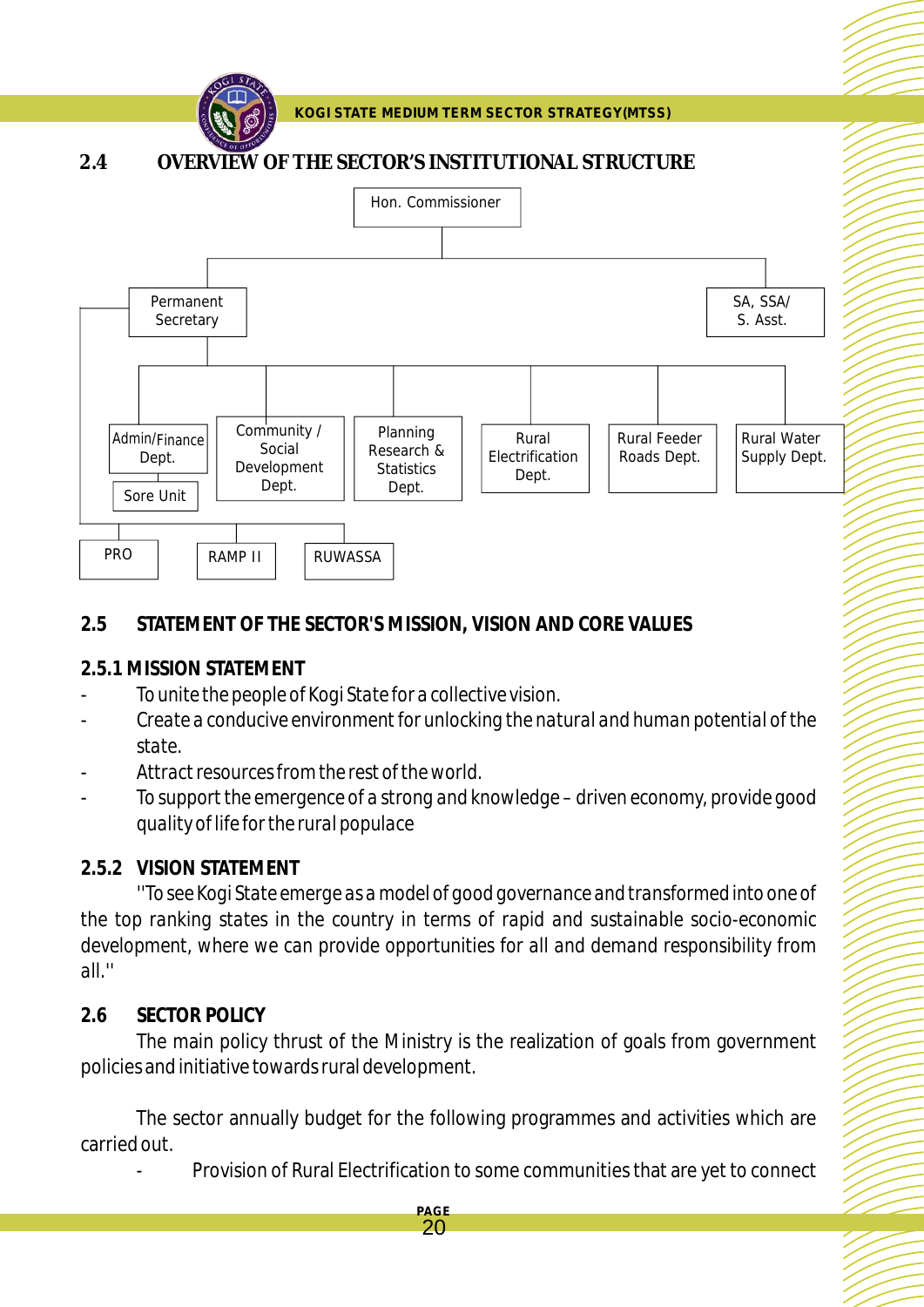

to the national grid.

- Provision of motorized borehole to some communities whose source of potable drinking water is far to reach.
- Provision and rehabilitation of rural feeder roads
- partnering with communities to address specific project that require government attention.

#### **2.7 THE SECTOR'S GOALS AND PROGRAMMES FOR THE MTSS PERIOD**

This is a summary of how the goals was developed for the Sector over the Medium Term Sector Strategy as relate to the overall goals set by Kogi State government as contained in the Blueprint, KOSEEDS, Medium Term Expenditure Plan. This is a way of demonstrating that the Sector Strategy contains specific means of achieving or contributing to the achievement of relevant high level Policy Statements of Kogi State government.

|  |  |  |  |  | Table 1: Summary of State Level Goals, Sector Level Goals, Programmes and Outcomes |  |
|--|--|--|--|--|------------------------------------------------------------------------------------|--|
|--|--|--|--|--|------------------------------------------------------------------------------------|--|

| <b>State Level Goals</b> | <b>Sector Level Goal</b> | Programmes              | <b>Outcomes</b>        |
|--------------------------|--------------------------|-------------------------|------------------------|
| To enhance Rural         | To optimally manage      | Construction and        | ? Farmers access to    |
| infrastructure for       | rural infrastructural    | rehabilitation of rural | market, and            |
| economic growth          | and enhance              | feeder roads            | commercial             |
| and sustainable          | standard of living       |                         | activities improved    |
| development.             |                          |                         | ? Improved social life |
|                          |                          |                         | in the rural areas.    |
|                          |                          | Provision and           | Reduced prevalence     |
|                          |                          | reticulation of quality | rate of water borne    |
|                          |                          | and same drinking       | and waste water        |
|                          |                          | water on the rural      | disease in rural areas |
|                          |                          | areas.                  |                        |
|                          |                          | Rural electrification   | Improve social life in |
|                          |                          | programme               | the rural areas        |
|                          |                          | Community assisted      | Improved               |
|                          |                          | programme               | community social       |
|                          |                          | (community initiated    | welfare                |
|                          |                          | project)                |                        |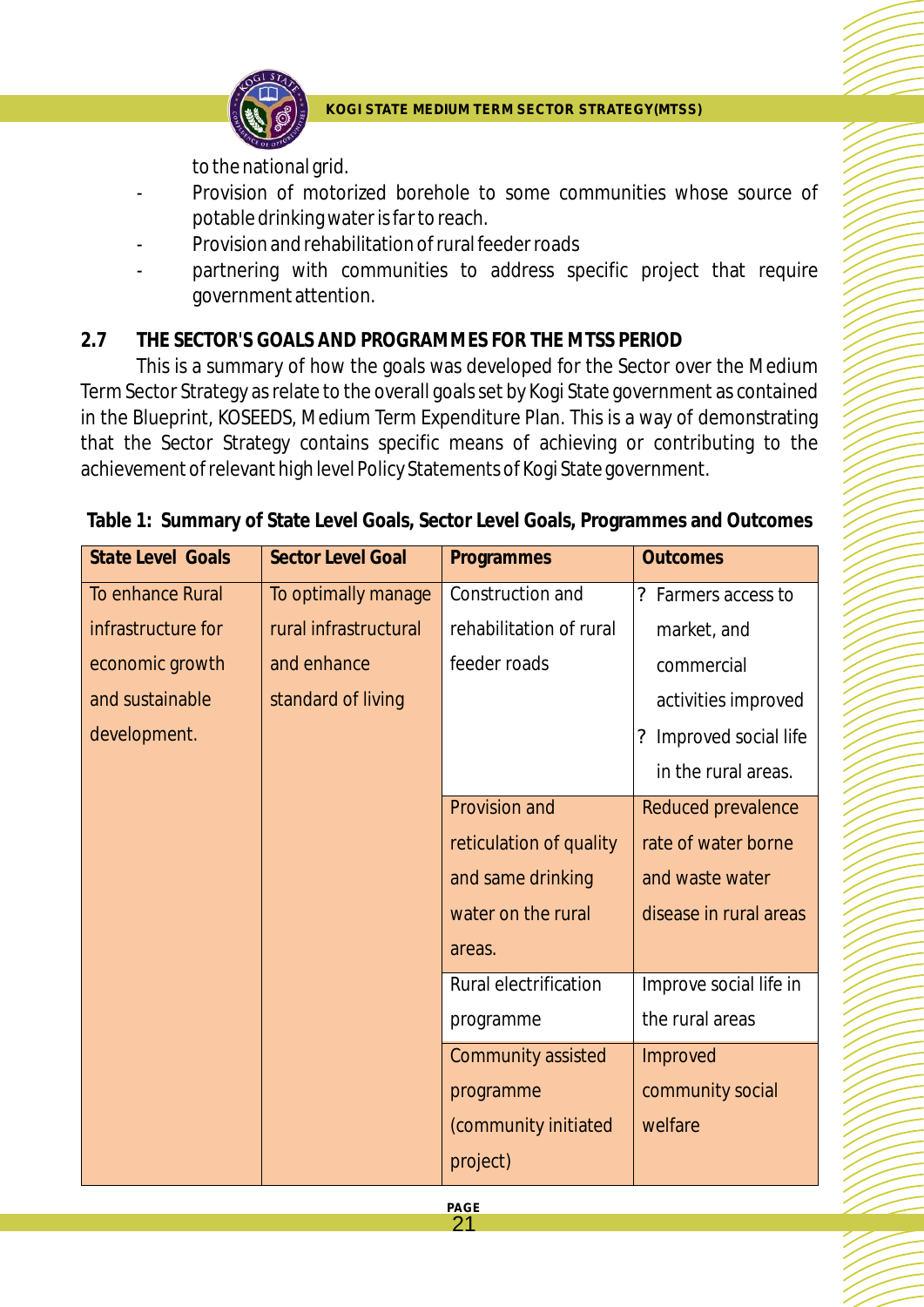## **Table 2: Goals, programmes and outcome deliverables**

**PA** ន្ត<br>ក្នុង

| Sector Goals                                                                         | Programmes                                                                                       | Outcome<br>Deliverables                                                                                                         | KPI of<br>Outcomes                                                                                                        | Baseline (i.e.<br>Value of                                                          |                                                                                                                 | Outcome Target                                                                                                  |                                                                                                              |               |
|--------------------------------------------------------------------------------------|--------------------------------------------------------------------------------------------------|---------------------------------------------------------------------------------------------------------------------------------|---------------------------------------------------------------------------------------------------------------------------|-------------------------------------------------------------------------------------|-----------------------------------------------------------------------------------------------------------------|-----------------------------------------------------------------------------------------------------------------|--------------------------------------------------------------------------------------------------------------|---------------|
|                                                                                      |                                                                                                  |                                                                                                                                 |                                                                                                                           | Outcome in<br>2018)                                                                 | 2020                                                                                                            | 2021                                                                                                            | 2022                                                                                                         |               |
| To optimally<br>manage rural<br>infrastructural and<br>enhance standard<br>of living | Construction and ?<br>rehabilitation of<br>rural feeder<br>roads                                 | Farmers access<br>to market, and<br>commercial<br>activities<br>improved<br>Improved social<br>?<br>life in the rural<br>areas. | ? Number of<br>communities<br>that<br>benefited<br>from the<br>rural feeder<br>roads<br>? <b>NA</b>                       |                                                                                     | 15<br>communities<br>benefited from<br>the rural feeder<br>roads                                                | 15<br>communities<br>benefited from<br>the rural feeder<br>roads                                                | 15 communities<br>benefited from<br>the rural feeder<br>roads                                                | $\frac{1}{2}$ |
|                                                                                      | Provision and<br>reticulation of<br>quality and save<br>drinking water<br>on the rural<br>areas. | Reduced<br>prevalence rate of<br>water borne and<br>waste water<br>disease in rural<br>areas                                    | % increase in<br>the volume of<br>safe drinking<br>water in the<br>rural areas                                            | <b>NA</b>                                                                           | 60<br>communities<br>have access<br>safe drinking<br>water                                                      | 60<br>communities<br>have access<br>safe drinking<br>water                                                      | 60 communities<br>have access<br>safe drinking<br>water                                                      |               |
|                                                                                      | Rural<br>electrification<br>programme                                                            | Improve social life<br>in the rural areas                                                                                       | No. of<br>communities<br>that benefited<br>from Rural<br>electrification<br>programme.                                    | 50.<br>communities<br>that benefitted<br>from Rural<br>electrification<br>programme | 30<br>communities<br>benefitted from<br>Rural<br>electrification<br>programme                                   | 30<br>communities<br>benefitted from<br>Rural<br>electrification<br>programme                                   | 30 communities<br>benefitted from<br>Rural<br>electrification<br>programme                                   |               |
|                                                                                      | Community<br>assisted<br>programme<br>(community<br>initiated project)                           | Improved<br>community social<br>welfare                                                                                         | No. of<br>communities<br>that benefited<br>from<br>government<br>intervention in<br>the community<br>initiated<br>project | One community<br>benefitted                                                         | three<br>community<br>benefitted from<br>government<br>intervention in<br>the community<br>initiated<br>project | three<br>community<br>benefitted from<br>government<br>intervention in<br>the community<br>initiated<br>project | three<br>community<br>benefitted from<br>government<br>intervention in<br>the community<br>initiated project |               |

**K O GI S TAT E NEDIOM T E R M S E C T O R** STRATEGY(MTSS)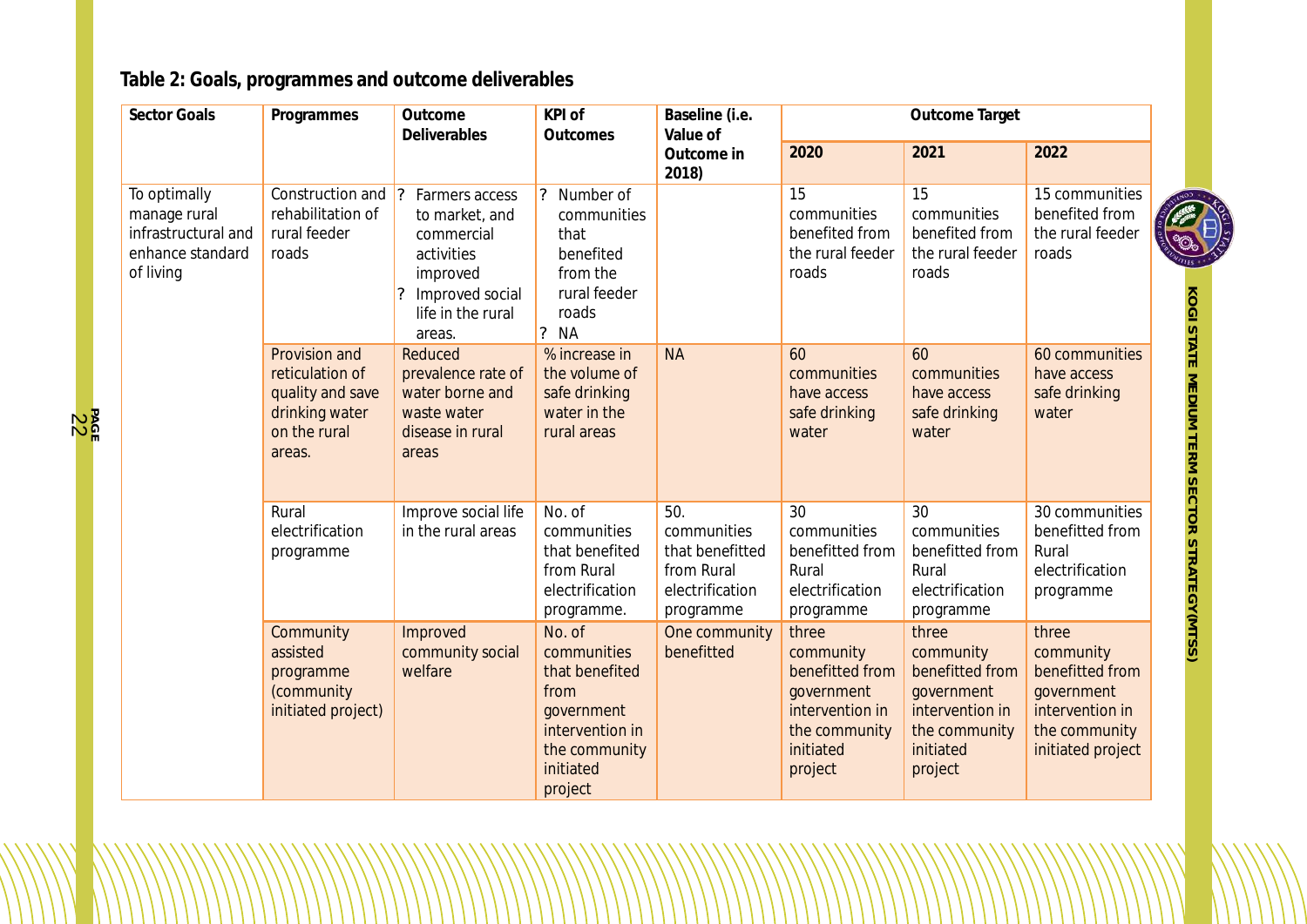

# **CHAPTER THREE**

#### **3.0 THE DEVELOPMENT OF SECTOR STRATEGY**

#### **3.1 MAJOR STRATEGIC CHALLENGES**

The major challenges facing the MRD Sector are listed below:

- Inability of the sector to perform some of its statutory functions e.g. project monitoring, input and planning due to lack of monitoring equipment.
- Inadequate number of human capital to effectively and efficiently carryout the sector functions.
- Inadequate office accommodations and office equipment,

#### **3.2 RESOURCES CONSTRAINTS**

The main sources of revenue for the sector are the state allocations derived from Federal Statutory Allocation and the Internally Generated Revenue (IGR) which is grossly inadequate to finance the various progrmme of the sector.

The table below gives a summary picture of approval estimates and releases for year 2019 on the following sub-head.

- A Revenue
- B Recurrent Expenditure
- C Capital Expenditure

|                                        | A. REVENUE                       |              |
|----------------------------------------|----------------------------------|--------------|
| <b>Approved Revenue Estimates 2019</b> | <b>Actual Collection 2019</b>    | %performance |
| 203,057,452                            | 1,01,035,000                     | 49.7         |
|                                        | <b>B. RECURRENT EXPENDITURES</b> |              |
| <b>Approved Estimates 2019</b>         | <b>Actual Expenditure 2019</b>   | %performance |
| 92,497,867                             | 84,422,025                       | 91.2         |
|                                        | C. CAPITAL EXPENDITURES          |              |
| 2019<br><b>Approved Estimates</b>      | <b>Actual Expenditure 2019</b>   | %performance |
| 2,150,,000,000                         | 154,538,244                      | 7.1          |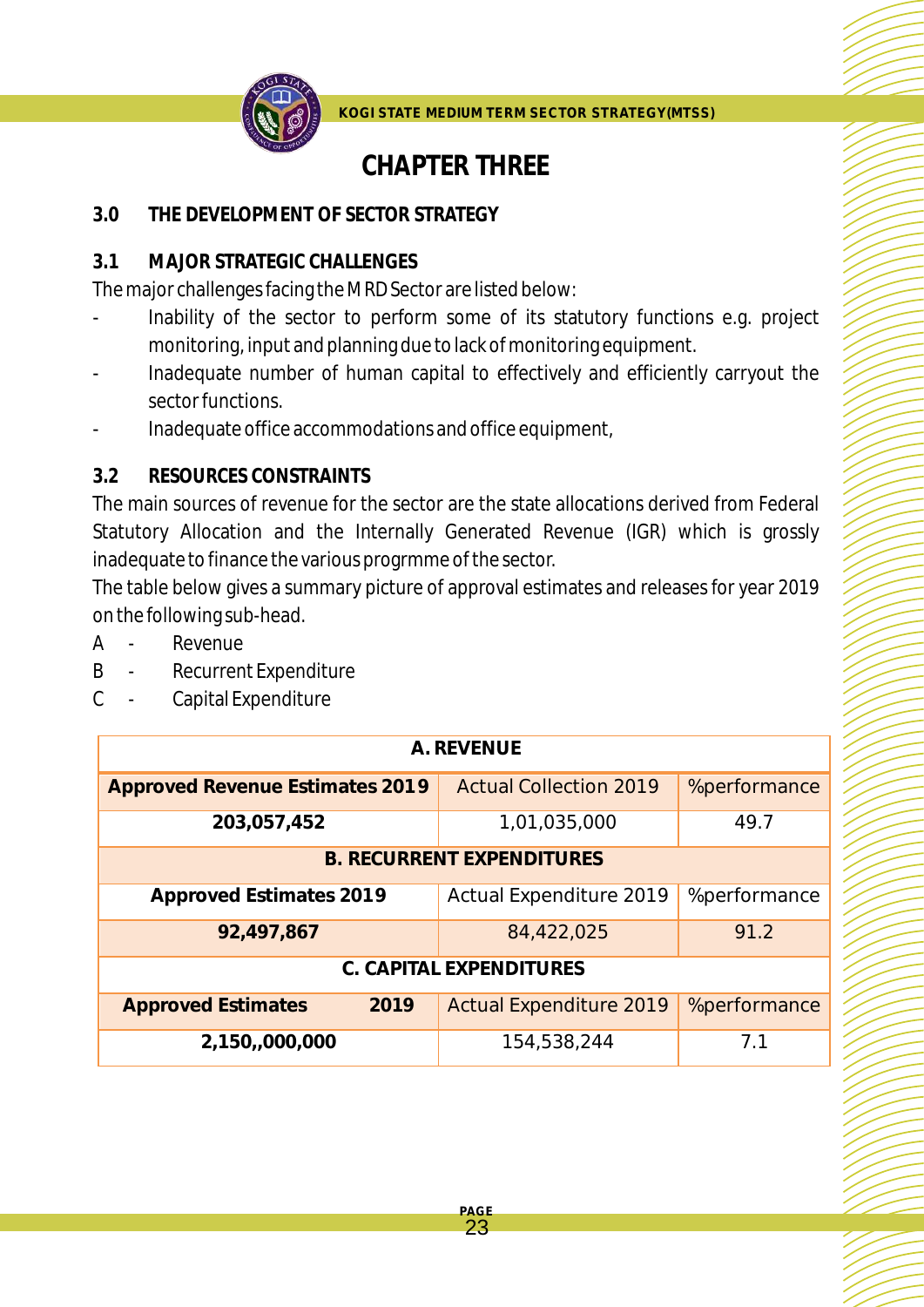

| Table 3: Summary of 2019 Budget Data for the Sector |  |  |
|-----------------------------------------------------|--|--|

| Item      | Approved<br>Budget (N) in | Amount<br>Released (N) | Actual<br>Expenditure | Amount<br>Released as % | Actual<br>Expenditure as |
|-----------|---------------------------|------------------------|-----------------------|-------------------------|--------------------------|
|           | 2019                      | in 2019                | $(N)$ 2019            | of Approved<br>2019     | % of Releases<br>2019    |
| Personnel | 85,828,103                | 83,422,025             | 83,422,025            | 97%                     | 97%                      |
| Overhead  | 6,669,764                 | 1,000,000              | 1,000,000             | 14%                     | 14%                      |
| Capital   | 2,150,000,000             | 154,538,244            | 154,538,244           | 7.1%                    | 7.1%                     |
| Total     | 2,242,497,867             | 238,960,269            | 238,960,269           | 10.6%                   | 10.6%                    |

**Table 4: Summary of 2020 Budget Data for the Sector**

| Item      | Approved      | Amount            | Actual            | Amount      | Actual      |
|-----------|---------------|-------------------|-------------------|-------------|-------------|
|           | Budget (N) in | Released (N)      | Expenditure       | Released as | Expenditure |
|           | 2020          | as at end         | (N) as at end     | $%$ of      | as % of     |
|           |               | <b>March 2020</b> | <b>March 2020</b> | Approved    | Releases    |
| Personnel | 88,763,089    | 20,953,613        | 20,953,613        | 23.6%       | 23.6%       |
| Overhead  | 3,461,608     | 500,000           | 500,000           | 14%         | 14%         |
| Capital   | 634,928,000   | 0,00              | 0,00              | 0%          | 0%          |
| Total     | 727,152,697   | 21,453,613        | 21,453,613        | 2.9%        | 2.9%        |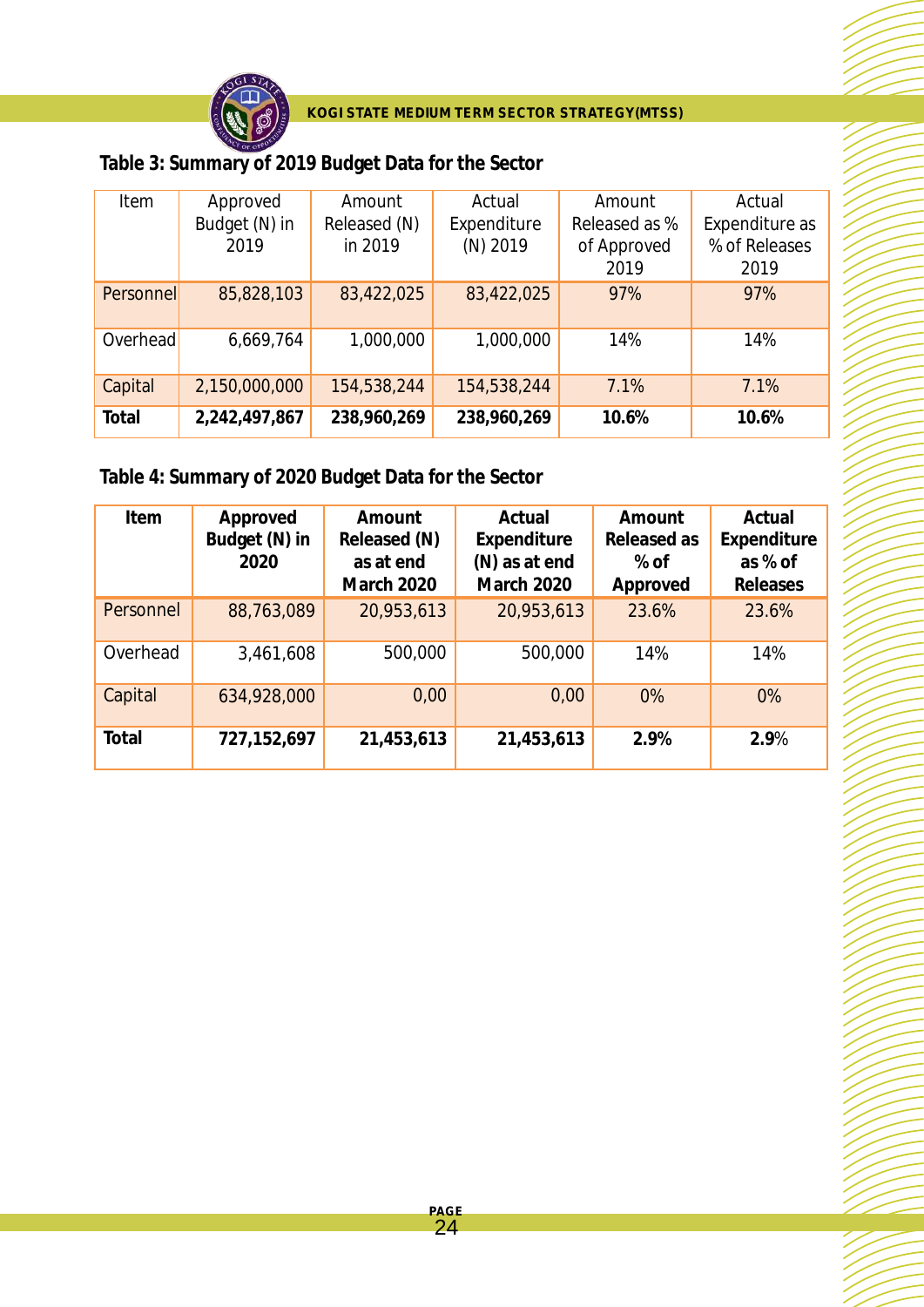**Table 5: Summary of the Review of Ongoing and Existing Projects Scorecard (Ranked by Average score for Ongoing and Existing Projects and by Final Score for New Projects)**

| S/N            | Project Title                                                                                                                                          | Criterion<br>1 | Criterion<br>$\overline{2}$          | Criterion<br>3 | Criterion<br>4 | Criterion<br>5 | Average /<br>Final<br>Score | Rank           | Justification |
|----------------|--------------------------------------------------------------------------------------------------------------------------------------------------------|----------------|--------------------------------------|----------------|----------------|----------------|-----------------------------|----------------|---------------|
|                |                                                                                                                                                        |                | <b>Ongoing and Existing Projects</b> |                |                |                |                             |                | $\frac{4}{3}$ |
| $\mathbf{1}$   | 00140000010106 Purchase Of<br><b>Transformers</b>                                                                                                      | 4              | 4                                    | $\overline{2}$ | $\overline{4}$ | 3              | 3.4                         | 4              |               |
| $\overline{2}$ | 00140000010102 Rural<br><b>Electrification Schemes,</b><br><b>Governor's Accelerated</b><br><b>Electrification of Communities</b><br>across the State. | $\overline{3}$ | $\overline{4}$                       | $\overline{4}$ | $\overline{4}$ | $\overline{3}$ | 3.6                         | $\overline{3}$ |               |
| 3              | 00140000010114 Purchase of<br><b>Electrical Testing Equipment</b>                                                                                      | 1              | 3                                    | $\overline{2}$ | $\overline{2}$ | $\overline{2}$ | $\overline{2}$              | 9              |               |
| $\overline{4}$ | 00100000010110 Rural Water<br><b>Supply Scheme (Governor's</b><br><b>Executive Intervention on Water</b><br>Boreholes) (SIP)                           | $\overline{4}$ | $\overline{4}$                       | $\overline{4}$ | $\overline{4}$ | $\overline{3}$ | 3.8                         | $\overline{2}$ |               |
| 5              | 00170000010107 Rural Feeder<br>Roads                                                                                                                   | $\mathbf{1}$   | $\overline{2}$                       | 3              | $\overline{2}$ | 3              | 2.2                         | $\overline{7}$ |               |
| 6              | 00030000010102 Grants for<br><b>Community Self Help Projects</b>                                                                                       | $\mathbf{1}$   | $\overline{2}$                       | $\overline{2}$ | $\overline{3}$ | $\overline{3}$ | 2.2                         | $\overline{7}$ |               |
| $\overline{7}$ | 00170000010255 Rural Access<br>and Agricultural marketing<br>project                                                                                   | $\mathbf{1}$   | $\overline{2}$                       | $\overline{4}$ | $\overline{2}$ | $\overline{3}$ | 2.4                         | 6              |               |



**K O GI**

**S TAT E**

**MEDIOM** 

**T E R M**

**S E C T O R**

STRATEGY(MTSS)

**PA** ន្ត្រី<br>ភូមិ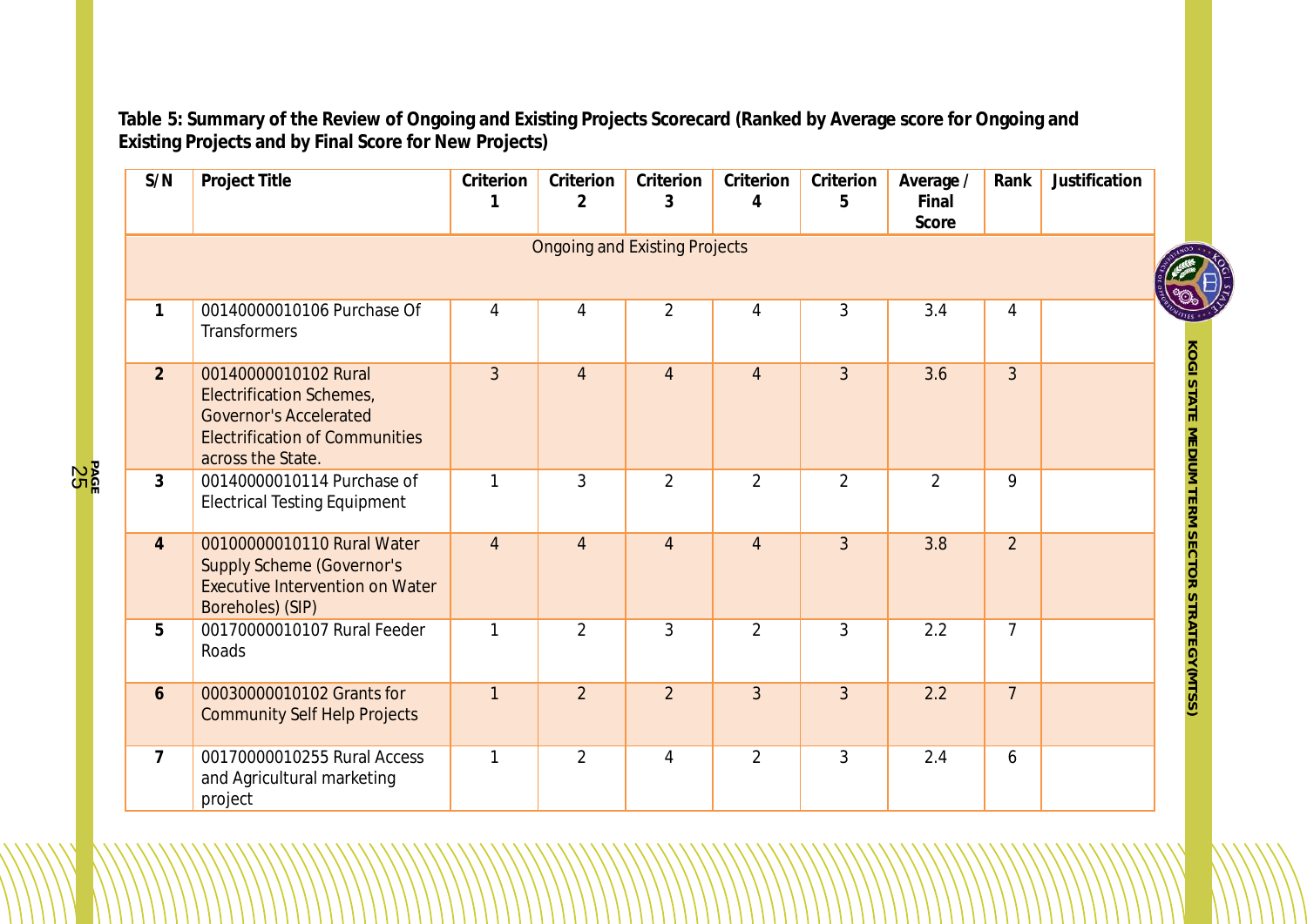| S/N          | Project Title                                                                                                         | Criterion<br>1 | Criterion<br>2          | Criterion<br>3      | Criterion<br>4             | Criterion<br>5 | Average /<br>Final<br>Score       | Rank | Justification                 |
|--------------|-----------------------------------------------------------------------------------------------------------------------|----------------|-------------------------|---------------------|----------------------------|----------------|-----------------------------------|------|-------------------------------|
| 8            | 00030000020137 Government<br><b>Intervention on 5 Million</b><br><b>Community Based Project (SIP)</b>                 | $\overline{2}$ | $\overline{4}$          | $\overline{4}$      | $\overline{3}$             | $\overline{3}$ | 3.2                               | 5    |                               |
| 9            | 00140000010108 Upgrading of<br>Ajaokuta-Anyigba Transmission<br>Line & Distribution to<br>LGAs/Communities            | 4              | $\overline{4}$          | $\overline{4}$      | 4                          | $\overline{4}$ | $\overline{4}$                    | 1    |                               |
|              |                                                                                                                       |                |                         | <b>New Projects</b> |                            |                |                                   |      |                               |
| $\mathbf{1}$ |                                                                                                                       | <b>NA</b>      | <b>NA</b>               | <b>NA</b>           | <b>NA</b>                  |                | $\overline{0}$                    | 1    |                               |
|              | Table 6: Capital Costs Commitments                                                                                    |                |                         |                     |                            |                |                                   |      |                               |
| S/N          | Project Title                                                                                                         |                | Status of<br>Completion |                     | <b>Contract Sum</b><br>(N) |                | <b>Amount Paid</b><br>to Date (N) |      | Outstanding<br>Commitment (N) |
|              | 00140000010106 Purchase Of<br><b>Transformers</b>                                                                     |                | <b>NA</b>               |                     | <b>NA</b>                  |                | <b>NA</b>                         |      | <b>NA</b>                     |
| 2.1          | 00140000010102 Rural Electrification<br>Schemes, Governor's Accelerated                                               |                | 100%                    |                     | 400,000,000                |                | 49,538,244                        |      | 350,461,756                   |
|              | Electrification of 300 Communities<br>(Electricity Tower Across River Niger at<br>Itobe) (Two Communities per L.G.A.) |                |                         |                     |                            |                |                                   |      |                               |

2 6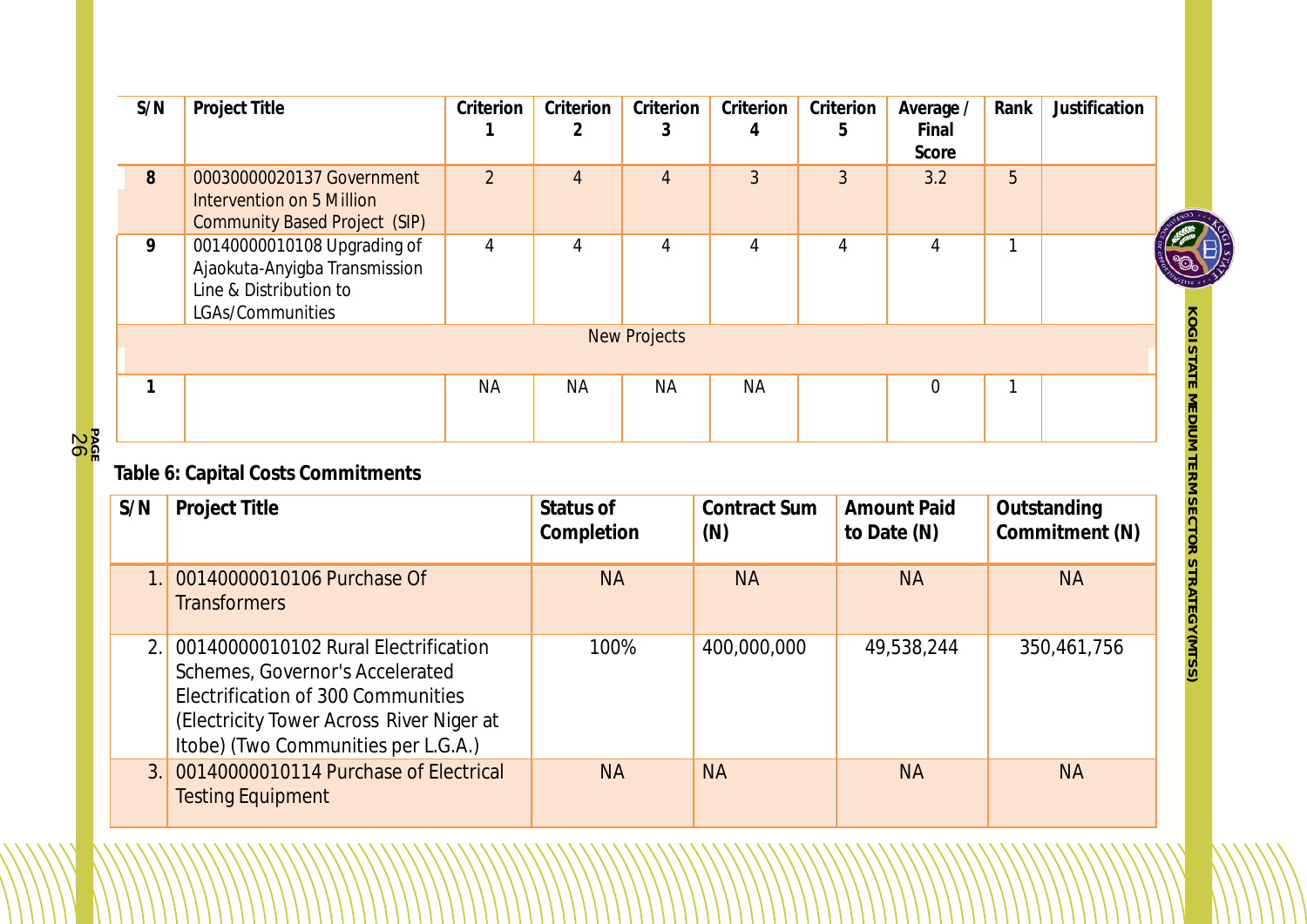| S/N            | Project Title                                                                                                      | Status of<br>Completion | Contract Sum<br>(N) | <b>Amount Paid</b><br>to Date (N) | Outstanding<br>Commitment (N) |                                         |
|----------------|--------------------------------------------------------------------------------------------------------------------|-------------------------|---------------------|-----------------------------------|-------------------------------|-----------------------------------------|
| 4.             | 00100000010110 Rural Water Supply<br><b>Scheme (Governor's Executive</b><br>Intervention on Water (500 Boreholes)) | 90%                     | 28,500,000          | 5,000,000                         | 295,000,000                   |                                         |
| 5.             | 00170000010191 Overhauling of MRD<br>Heavy Duty Equipment.                                                         | <b>NA</b>               | <b>NA</b>           | <b>NA</b>                         | <b>NA</b>                     |                                         |
| 6.             | 00170000010107 Rural Feeder Roads                                                                                  |                         |                     |                                   |                               | Kogl                                    |
| 7 <sub>1</sub> | 00030000010102 Grants for Community<br>Self Help Projects                                                          | <b>NA</b>               | <b>NA</b>           | <b>NA</b>                         | <b>NA</b>                     |                                         |
| 8.             | 00170000010255 Rural Access and<br><b>Agricultural Marketing Project</b>                                           | <b>ON GOING</b>         | 100,000,000         | 100,000,000                       | 150,000,000                   |                                         |
| 9              | 00030000020137 Government<br>Intervention on 5Million Community<br><b>Based Projects (SIP)</b>                     | <b>NA</b>               | <b>NA</b>           | <b>NA</b>                         | <b>NA</b>                     | STATE MEDIUM TERM SECTOR STRATEGY(MTSS) |
| 10.            | 001400000100108 Upgrading of<br>Ajaokuta- Ayangba Transmission Line<br>and Distribution to LGAs/ Communities       | <b>NA</b>               | <b>NA</b>           | <b>NA</b>                         | <b>NA</b>                     |                                         |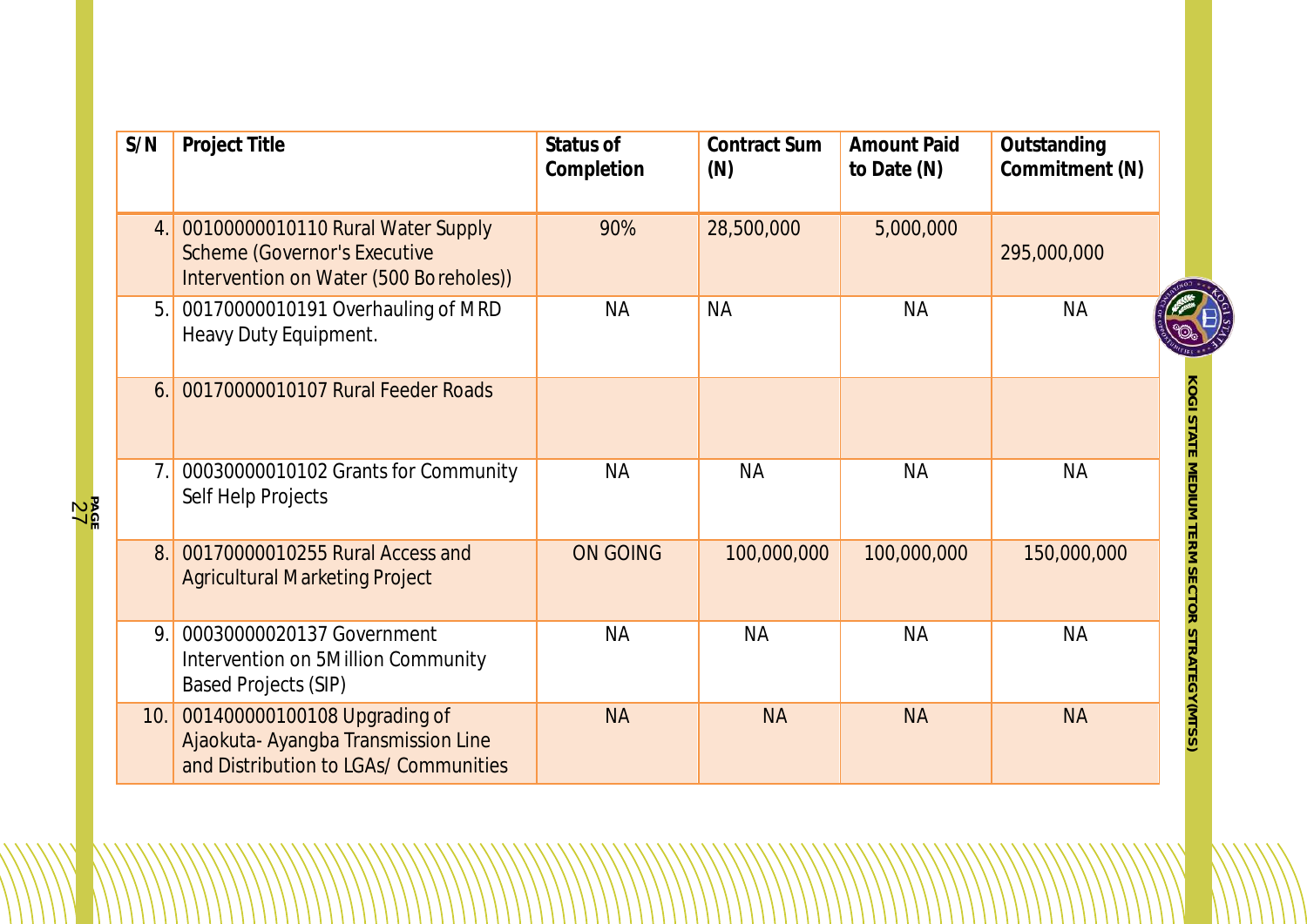

**Table 7: Personnel Costs – Existing and Projected**

| <b>Number</b><br>of Staff       | 90          | 68          | 89          | 89          | 95          |
|---------------------------------|-------------|-------------|-------------|-------------|-------------|
| Items of<br>Personne<br>I Costs | 2019 Budget | 2019 Actual | 2020        | 2021        | 2022        |
| Salary                          | 85,828,103  | 83,422,025  | 88,763,089  | 121,284,863 | 133,413,349 |
| <b>Total</b><br>Cost(N)         | 65,616,964  | 37,729,681  | 110,258,966 | 121,284,863 | 133,413,349 |

### **Table 8: Overhead Costs – Existing and Projected**

| <b>Items of Overheads</b>                                                             | 2019<br><b>Approve</b><br>d | 2019<br><b>Actual</b> | 2020         | 2021         | 2022         |
|---------------------------------------------------------------------------------------|-----------------------------|-----------------------|--------------|--------------|--------------|
| 22020102 TRAVEL AND<br><b>TRANSPORT</b>                                               | 750,000                     | 200,000               | 389,250.00   | 393,142.50   | 397,035.00   |
| 22020205 TELEPHONE<br><b>CHARGES</b>                                                  | 150,000                     | 0                     | 77,850.00    | 77,850.00    | 77,850.00    |
| 22020301 OFFICE<br>STATIONERY/COMPUTE<br><b>R CONSUMABLE</b>                          | 1,000,000                   | 200,000               | 319,000.00   | 519,000.00   | 519,000.00   |
| 22020401 MAINTENANCE<br>OF MOTOR<br><b>VEHICLE/TRANSPORT</b><br><b>EQUIPMENT</b>      | 2,307,872                   | 350,000               | 1,197,786.00 | 1,197,786.00 | 1,197,786.00 |
| 22020402 MAINTENANCE<br>OF OFFICE FURNITURE<br><b>AND FITTINGS</b>                    | 1,450,000                   | 100,000               | 752,550.00   | 752,550.00   | 752,550.00   |
| 22020501 LOCAL<br><b>TRAINING</b>                                                     | 200,000                     | 0                     | 103,800.00   | 103,800.00   | 103,800.00   |
| 22020901 BANK<br><b>CHARGES (OTHER</b><br><b>THAN INTEREST)</b>                       | 11,892                      | 2,000                 | 6,172.00     | 6,172.00     | 6,172.00     |
| 22021001<br><b>REFRESHMENT, MEALS</b><br><b>AND HOSPITALITY</b><br>(MEETING EXPENSES) | 200,000                     | 50,000                | 103,800.00   | 103,800.00   | 103,800.00   |
| 22021004 MEDICAL<br><b>EXPENSES/REFUND</b><br>(LOCAL)                                 | 100,000                     | $\overline{0}$        | 51,900.00    | 51,900.00    | 51,900.00    |
| 22021096 PRINTING AND<br><b>PUBLICATION</b>                                           | 500,000                     | 98,000                | 259,500.00   | 259,500.00   | 259,500.00   |
| 22021218COVUD 19<br><b>PANDEMIC RESPONSE</b><br><b>ACTIVITIES EXPENSE</b><br>(CO22)   | $\Omega$                    | $\Omega$              | 200,000.00   | 250,000.00   | 300,000.00   |
| <b>TOTAL COSTS (N)</b>                                                                | 6,669,764 1,000,000         |                       | 3,461,608    | 3,467,521.5  | 3,471,415    |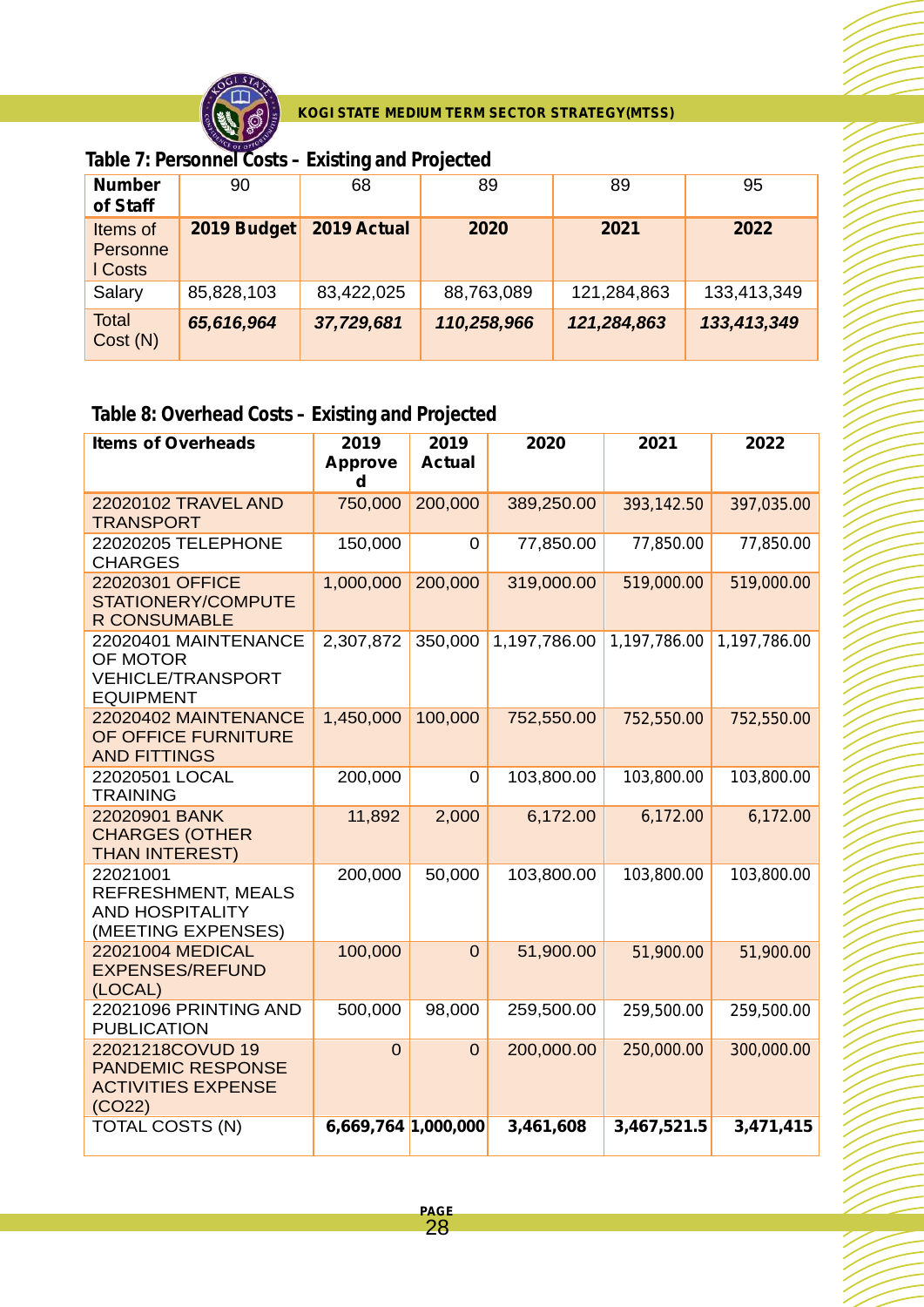

| CE OF OVECT                       |                                             |
|-----------------------------------|---------------------------------------------|
| Project Name                      | Justification for<br>cancellation/shut down |
| 00170000010191 Overhauling of MRD | Due to lack of Fund                         |
| Heavy Duty Equipment.             |                                             |
| No project cancel                 | No cancellation                             |

#### **3.4 PROGRAMME CONNECTIONS BETWEEN SECTOR MDAS**

Parastatals under The Ministry of Rural Development sector is Rural Access and Agricultural Marketing Project (RAAMP).

As the supervising and coordinating authority on rural development matters, the Ministry is responsible for setting out the policy and strategic direction for the sector while the parastatals are responsible for the implementation of Activities and Programmes.

With the MTSS strategies defined, the sector team developed capital and recurrent activities for the implementation of the medium term plan. As specified above, a number of capital projects are currently captured and prioritized in the MTSS for 2020 -2022. It is anticipated that recurrent costs for sustaining these projects would be factored into subsequent cycles of the MTSS. These include human resources, maintenance of infrastructure and vehicles, procurement of office consumables.

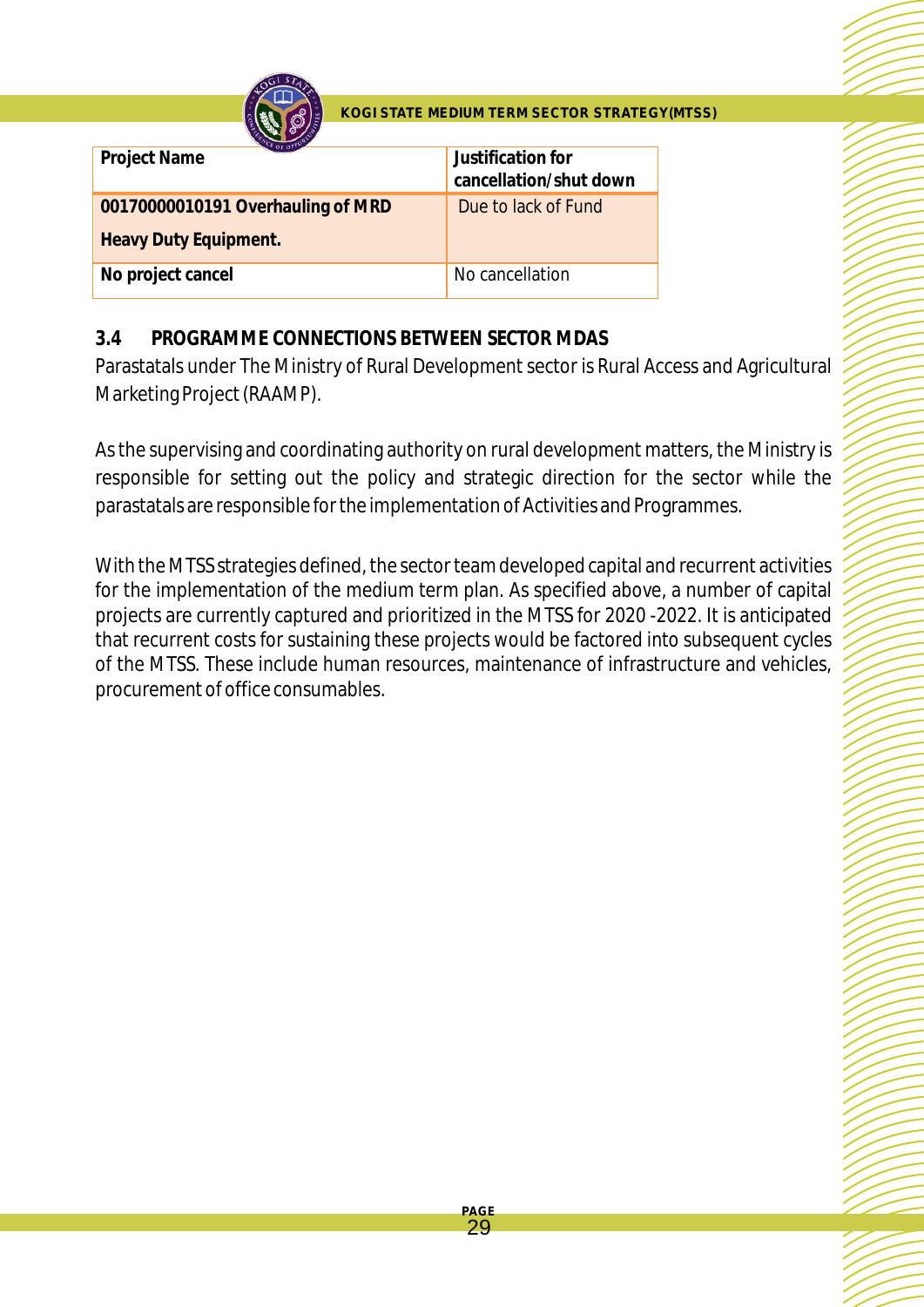#### **3.5 OUTLINE OF KEY STRATEGIES**

**PA** နို့<br>၁၉

#### **Table 3: Summary of Projects' Expenditures and Output Measures**

| Programme    | Project / Activity              | Amount Spent   | Budgeted Expenditure / Cost (N) |             | Output       | Output KPI    | Base Line (i.e.             | <b>Output Target</b> |                  |                  | <b>MTSS</b>     | <b>MDA</b> |            |  |
|--------------|---------------------------------|----------------|---------------------------------|-------------|--------------|---------------|-----------------------------|----------------------|------------------|------------------|-----------------|------------|------------|--|
|              | Title                           | on The Project |                                 |             |              |               |                             | Output Value         |                  |                  |                 | Activity   | Responsib  |  |
|              |                                 | So Far (N)     | 2020                            | 2021        | 2022         |               |                             | in 2015)             | 2020             | 2021             | 2022            | Code       | le         |  |
| Sustainable  | 00140000010106                  | 0.00           | 60,480,000                      | 66,528,000  | 73,180,000   | Transformer   | number of                   | <b>NA</b>            | 30 no. of        | 30 no. of 500kva | 30 no. of       | 1.1.1.1    | <b>MRD</b> |  |
| power supply | Purchase Of                     |                |                                 |             |              | available for | 500kva and                  |                      | 500kva and 20    | and 20 no. of    | 500kva and 20   |            |            |  |
|              | <b>Transformers</b>             |                |                                 |             |              | community     | 300KVa                      |                      | no. of 300kva    | 300kva           | no. of 300kva   |            |            |  |
|              |                                 |                |                                 |             |              | use           | transformers                |                      | transformer      | transformer      | transformer     |            |            |  |
|              |                                 |                |                                 |             |              |               | available for<br>communiuty |                      | available for    | available for    | available for   |            |            |  |
|              |                                 |                |                                 |             |              |               | use                         |                      | community use    | community use    | community use   |            |            |  |
|              | 00140000010102                  | 49,538,244     | 100,000,000                     | 110,000,000 | 1200,000,000 | Rural         | Numb                        | 100                  | 10 fairly large  | 10 fairly large  | 10 fairly large | 1.1.1.2    | <b>MRD</b> |  |
|              | Rural                           |                |                                 |             |              | community     | er of                       | communities          | communities      | communities      | communities     |            |            |  |
|              | Electrification                 |                |                                 |             |              | connected to  | communities                 | connected to         | connected to     | connected to     | connected to    |            |            |  |
|              | Schemes,                        |                |                                 |             |              | national grid | connected to                | national grid        | national grid    | national grid    | national grid   |            |            |  |
|              | Governor's                      |                |                                 |             |              |               | national grid               |                      |                  |                  |                 |            |            |  |
|              | Accelerated                     |                |                                 |             |              |               |                             |                      |                  |                  |                 |            |            |  |
|              | Electrification of              |                |                                 |             |              |               |                             |                      |                  |                  |                 |            |            |  |
|              | 300 Communities                 |                |                                 |             |              |               |                             |                      |                  |                  |                 |            |            |  |
|              | (Electricity Tower              |                |                                 |             |              |               |                             |                      |                  |                  |                 |            |            |  |
|              | <b>Across River</b>             |                |                                 |             |              |               |                             |                      |                  |                  |                 |            |            |  |
|              | Niger at Itobe)                 |                |                                 |             |              |               |                             |                      |                  |                  |                 |            |            |  |
|              | (Two Communities<br>per L.G.A.) |                |                                 |             |              |               |                             |                      |                  |                  |                 |            |            |  |
|              | Upgrading of                    | $0_\cdot$      | 104,800,000                     | 115,528,000 | 126,008,000  | LGAs          | 9 LGAs/                     | 200 numbers          | 9 LGAs fairly    | Several          | Several         |            | <b>MRD</b> |  |
|              | Ajaokuta -                      |                |                                 |             |              | community     | Several                     | communities          | large connected  | Communities in   | Communities     |            |            |  |
|              | Ayangba                         |                |                                 |             |              | connected to  | Number of                   | connected to         | to national grid | the Senatorial   | in the          | 1.1.1.4    |            |  |
|              | Transmission                    |                |                                 |             |              | national grid | communities                 | national grid        |                  | communities      | Senatorial      |            |            |  |
|              | Line and                        |                |                                 |             |              |               | connected to                |                      |                  | connected to     | communities     |            |            |  |
|              | Distribution to                 |                |                                 |             |              |               | national grid               |                      |                  | national grid    | connected to    |            |            |  |
|              | LGAs/Communities                |                |                                 |             |              |               |                             |                      |                  |                  | national grid   |            |            |  |



**K O GI S TAT E MEDIOM TERM S E C T O R** STRATEGY(MTSS)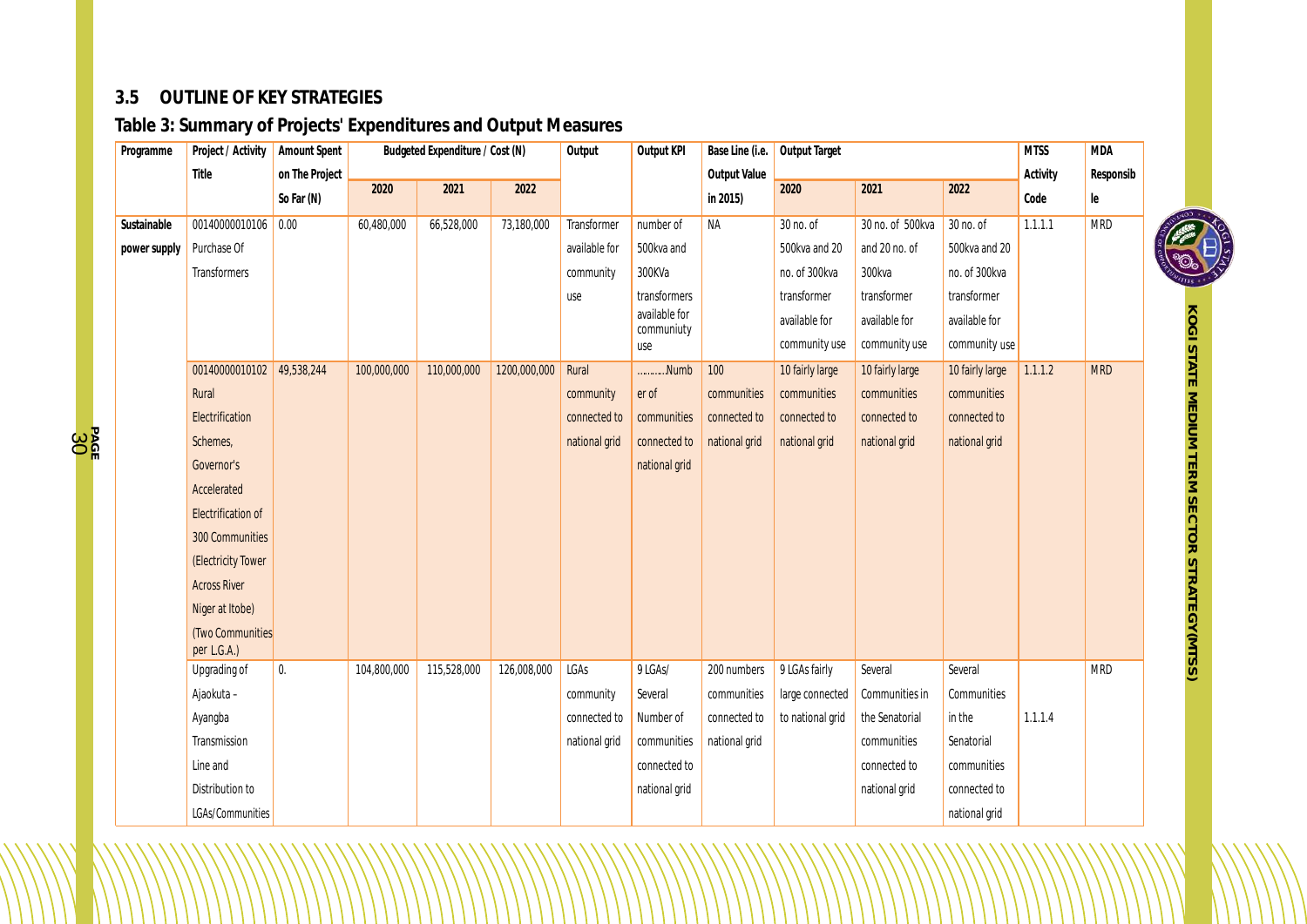|                          |               | 00140000010114 0                        |              | 30,240,000   | 33,264,000,000 3,326,000,000 |             | Electrical     | The quality of $\boxed{0}$ |                   | 1 set of          | 1 set of electrical | 1 set of      | 1.1.1.3 | <b>MRD</b> |                                                     |
|--------------------------|---------------|-----------------------------------------|--------------|--------------|------------------------------|-------------|----------------|----------------------------|-------------------|-------------------|---------------------|---------------|---------|------------|-----------------------------------------------------|
|                          |               | Purchase of                             |              |              |                              |             | testing        | the Electrical             |                   | electrical        | testing             | electrical    |         |            |                                                     |
|                          |               | <b>Electrical Testing</b>               |              |              |                              |             | equipment      | testing                    |                   | testing           | equipment           | testing       |         |            |                                                     |
|                          |               | Equipment                               |              |              |                              |             | are available  | equipment                  |                   | equipment         | procured            | equipment     |         |            |                                                     |
|                          |               |                                         |              |              |                              |             | for the sector | procured                   |                   | procured          |                     | procured      |         |            |                                                     |
|                          | Access to     | 00100000010110 5,000,000                |              | 50,000,000   | 55,,000,000                  | 605,500,000 | Drilled        | Number of                  | <b>NA</b>         | 20 number of      | 20 number of        | 20 number of  | 2.1.1.1 | <b>MRD</b> |                                                     |
|                          | safe drinking | Rural Water                             |              |              |                              |             | motorized      | borehole                   |                   | drilled           | drilled motorized   | drilled       |         |            |                                                     |
|                          | and potable   | Supply Scheme                           |              |              |                              |             | borehole       | available for              |                   | motorized         | borehole            | motorized     |         |            |                                                     |
|                          | water in the  | (Governor's                             |              |              |                              |             | available for  | rural                      |                   | borehole          | available for       | borehole      |         |            |                                                     |
|                          | rural area    | Executive                               |              |              |                              |             | rural          | communities                |                   | available for     | communities         | available for |         |            |                                                     |
|                          |               | Intervention on                         |              |              |                              |             | communities    |                            |                   | communities       |                     | communities   |         |            |                                                     |
|                          |               | Water (500                              |              |              |                              |             |                |                            |                   |                   |                     |               |         |            |                                                     |
|                          |               | Boreholes))                             |              |              |                              |             |                |                            |                   |                   |                     |               |         |            |                                                     |
|                          | Improve rural | 00170000010107 0<br><b>Rural Feeder</b> |              | 100,000,000  | 110,000,000                  | 120,000,000 | rural feeder   | KM of rural   NA           |                   | 20KM rural        | 20KM rural          | 20KM rural    | 3.1.1.1 | <b>MRD</b> | <b>KOGI STATE MEDIUM TERM SECTOR STRATEGY(MTSS)</b> |
|                          | road network  | Roads (COVID-19                         |              |              |                              |             | roads          | road                       |                   | feeder roads      | feeder roads        | feeder roads  |         |            |                                                     |
| вдс <mark>⊨</mark><br>Э1 |               | RESONSE)                                |              |              |                              |             | constructed    | constructed                |                   | constructed       | constructed         | constructed   |         |            |                                                     |
|                          |               | 00170000010191 0                        |              | $\mathbf{0}$ | $\mathbf 0$                  | $\mathbf 0$ | MRD Heavy      | No. of MRD                 | 9 no. MRD         | 15 no. MRD        | 25 no. MRD          | 35 no. MRD    | 3.1.1.2 | <b>MRD</b> |                                                     |
|                          |               | Overhauling of                          |              |              |                              |             | Duty           | <b>Heavy Duty</b>          | <b>Heavy Duty</b> | <b>Heavy Duty</b> | Heavy Duty          | Heavy Duty    |         |            |                                                     |
|                          |               | MRD Heavy Duty                          |              |              |                              |             | Equipmentop    | Equipment                  | Equipmentop       | Equipmentoper     | Equipmentopera      | Equipmentope  |         |            |                                                     |
|                          |               | Equipment.                              |              |              |                              |             | eranal         | overhauled                 | eranal            | anal              | nal                 | ranal         |         |            |                                                     |
|                          | Community     | 00030000010102 0                        |              | 6,048,000    | 6,652,800                    | 7,318,080   | Community      | Community                  | $\overline{0}$    | 3 no.             | 3 no.               | 3 no.         | 4.1.1.1 | <b>MRD</b> |                                                     |
|                          | and social    | Grants for                              |              |              |                              |             | initiated      | initiated                  |                   | Community         | contribution to     | contribution  |         |            |                                                     |
|                          | service       | <b>Community Self</b>                   |              |              |                              |             | projects       | projects                   |                   | initiated         | communities         | to            |         |            |                                                     |
|                          |               | <b>Help Projects</b>                    |              |              |                              |             | completed      | completed                  |                   | projects          | projects            | communities   |         |            |                                                     |
|                          |               |                                         |              |              |                              |             |                |                            |                   | completed         |                     | projects      |         |            |                                                     |
|                          |               | Government                              | $\mathbf{0}$ | 81,440,000   | 89,584,000                   | 895,592,144 | Initiated      | Initiated                  | $\mathbf 0$       | 0                 | $\mathbf{0}$        | $\mathbf{0}$  | 4.1.1.2 | <b>MRD</b> |                                                     |
|                          |               | Intervention on 5                       |              |              |                              |             | projects by    | projects by                |                   |                   |                     |               |         |            |                                                     |
|                          |               | Million                                 |              |              |                              |             | communities    | communities                |                   |                   |                     |               |         |            |                                                     |
|                          |               | Community                               |              |              |                              |             | completed by   | completed by               |                   |                   |                     |               |         |            |                                                     |
|                          |               | <b>Based Project</b>                    |              |              |                              |             | Government     | Government                 |                   |                   |                     |               |         |            |                                                     |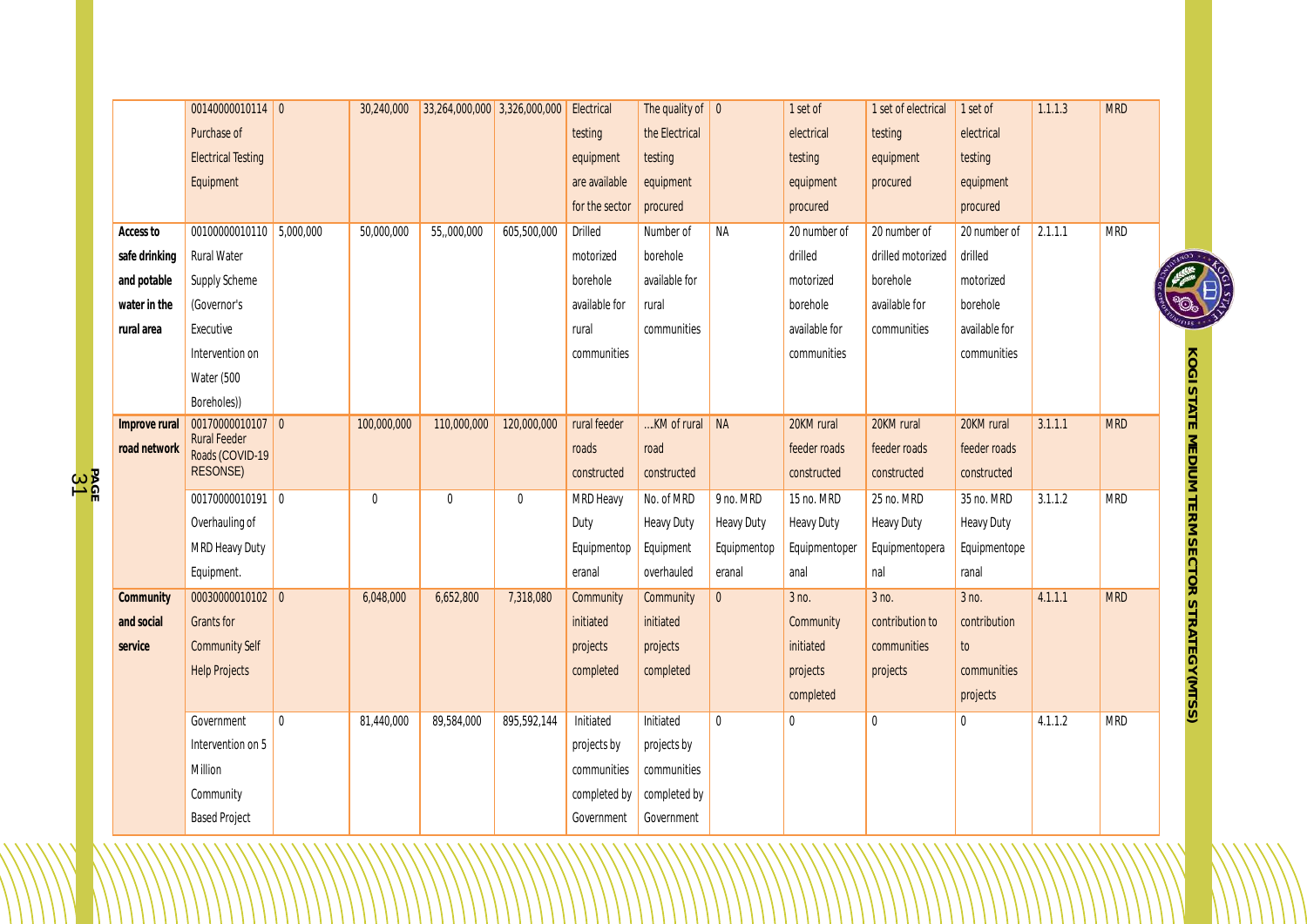

#### **3.6 JUSTIFICATION**

The selection process and criteria use in the course of preparing the Ministry of Rural Development Medium Term Sector Strategy for 2020 – 2022 were premised on the cost effectiveness, expected benefits and social, economic impact of the programme.

#### **3.7 RESULT FRAMEWORK**

Though the result framework details the targets to be achieved by the MTSS, it is important to understand that the outcome targets were central in the definition of the key programme and projects of the MTSS. These key performance indicators are in alignment with the performance for the sector.

The Ministry and its parastatals are expected to develop their costed annual operation plan in response to the output targets defined in the sector result frameworks Table 2 and 3.

#### **3.8 RESPONSIBILITIES AND OPERATIONAL PLAN**

Following the development of the MTSS 2020 – 2022 for Rural Development sector, it is anticipated that all the Agencies of the sector would derive their annual operation plan activities from the strategies of the medium term plan.

The Ministry of Rural Development; Kogi State Rural Water and Sanitation Agency and Kogi State Rural Access and Agricultural Marketing Project would all develop their organizations annual activities specifying the timelines and sequence for its implementation in 2020.

The operational plans would aid the various departments to articulate their individual action plans as well as facilitate the estimation of the quarterly departmental cash flow projections for the 2019 financial year.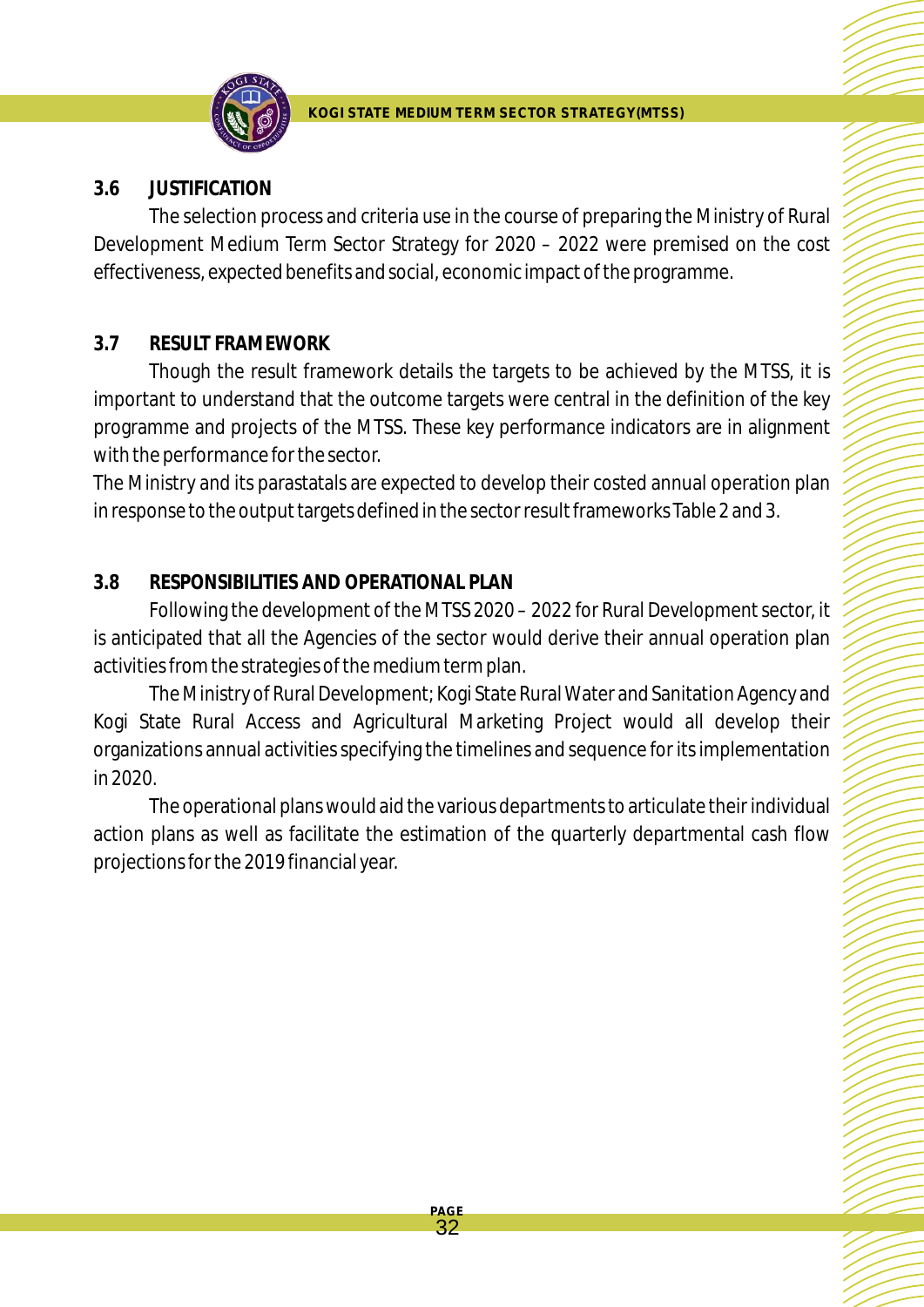

# **CHAPTER FOUR**

#### **4.0 THREE YEAR EXPENDITURE PROJECTIONS MONITORING AND EVALUATION**

#### **4.1 PERFORMANCE MONITORING AND EVALUATION.**

The process of performance monitoring and evaluation is measured on implementation and result output.

Implementation measurement is concerned with whether or not programme activities are in compliance with design budgets, work plans and schedules. Implementation monitoring involves the frequent, on-going recording of data on project operations for tracking funds and other inputs and processes.

Results measurement is concerned whether or not actual results are achieved as planned. It involves the periodic collection of data on project and programmes actual achievement of results. Its short outputs, medium outcomes and long-term impacts results are usually measured at three levels. Immediate outputs, inter-medium outcomes and long term impact. Monitoring provide regular feedback that helps organization to track costs, personnel, implementation time, organizational development economic and financial results to compare what was planned to actual event in achieving its goals.

Evaluation is a process at analyzing information to assess the effectiveness of an organization in the achievement of it goals and sustainability.

Efficiency is one that achievers its objectives with the most resourceful input (money, time, equipment, personnel) expenditures of resources.

Effectiveness measures the degree to which result and objectives have been achieved as planned.

#### **4.2 PUBLIC INVOLVEMENT**

Involvement of the public and the stakeholders in the preparation of this Medium Term Sector Strategy, cannot be overemphasized as the planning and execution start and end with the public as the beneficiaries.

The Ministry of Rural Development in its sample survey conducted to generate? information and data consulted with the legislative member's representing the twenty five (25) State Constituency, twenty one (21) Local Government Chief Administrators and the political appointees to the Governor of the State, all executive members, Special Advisers, Senior Special Assistants, Deputy Governor and Chief of Staff to the Governor for their inputs so as to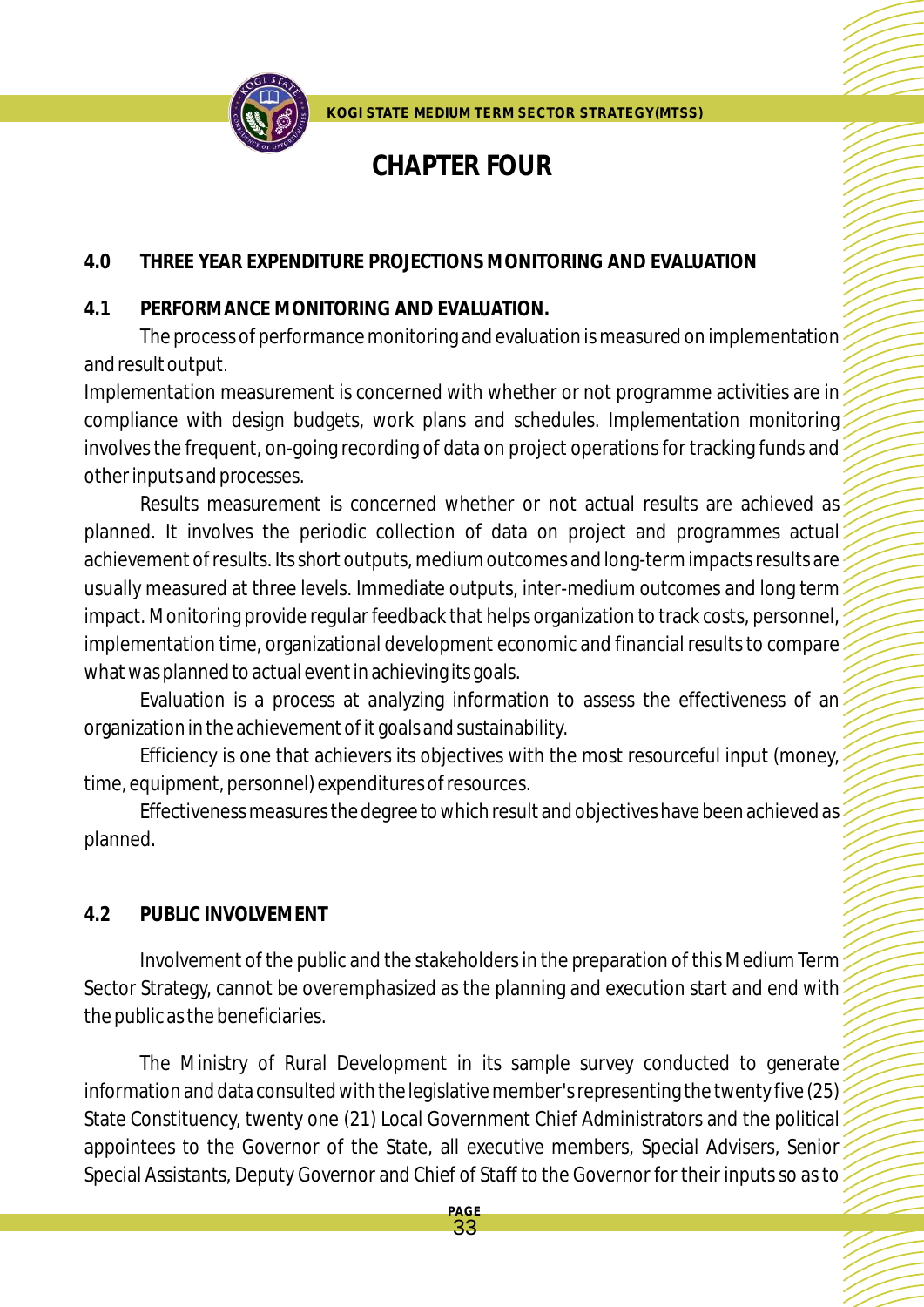

ensure inclusive and particpatory process that engenders transperancy, fairness and accountability in the process of producing this document.

The traditional institutions and their councils were not left out to enable us have adequate information and data about previous study or strategy used in the past that worked and those that did not work and above all if their communities have been involved or contribute to any government policy.

The community leaders were also consulted to review previous similar government programme and activities, if any, in their communities, know the extent of its success and reason for its failure.

The community youth leaders, women leader and former councillors were also interviewed for their stake in the programmes and activities of the policy.

In concluding this survey, all stakeholders ideas, suggestions, information, contributions were collated for the sector management for review and was adequatelly considered into the documents inline with budget provision so as to keep public expectation on government promises and perfromance at the realistic level and the State House of Assembly Ccommittee on rural development was also briefed.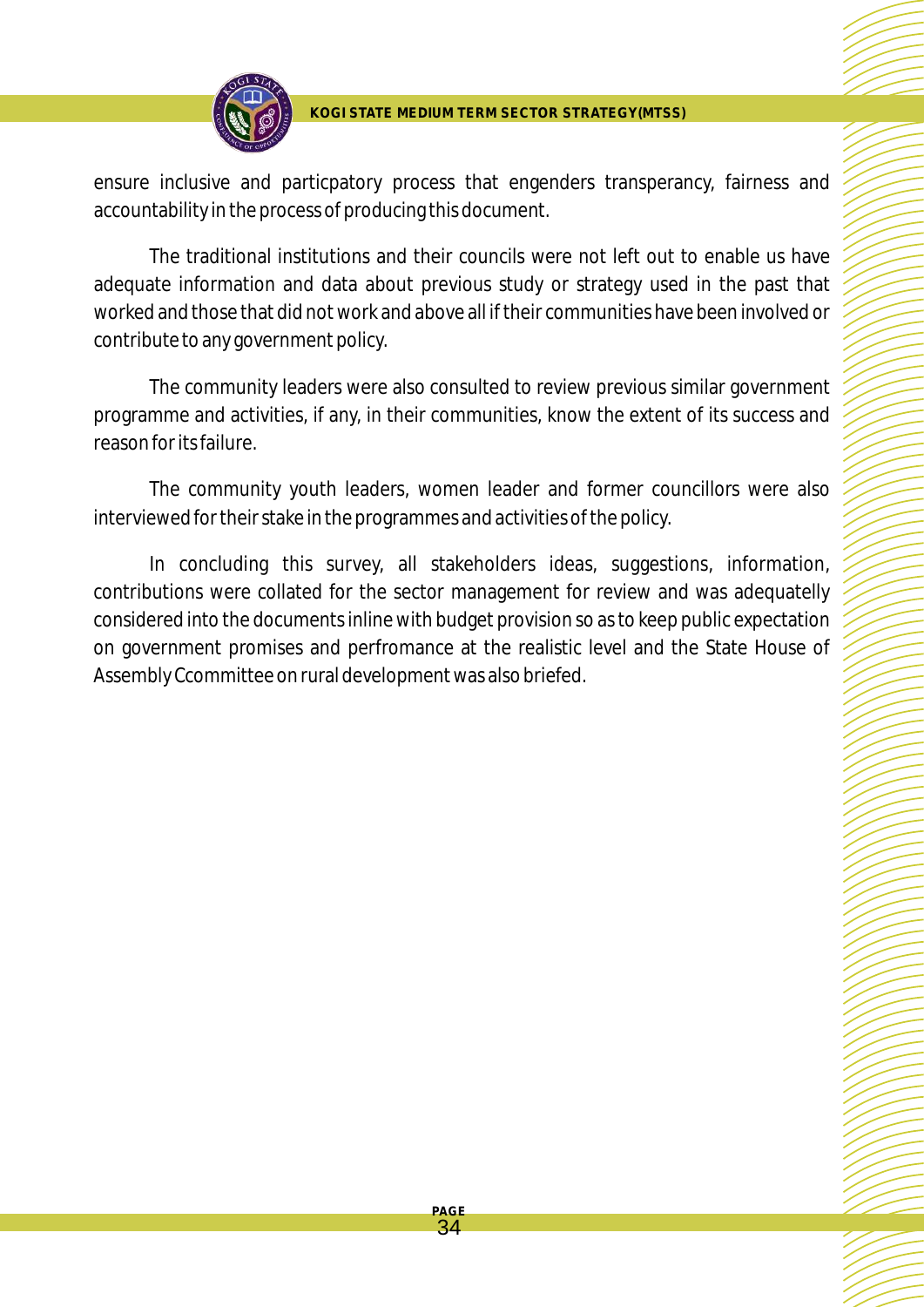

# **CHAPTER FIVE**

#### **5.0 OUTLINE OF THE MTSS TABLE**

### *Figure 2: MTSS Timetable*

| Activities   | Jan. | Feb. |  | March | April | May | June |  | July | Aug. |  | Sept. | Oct. | Nov. | Dec. |  |
|--------------|------|------|--|-------|-------|-----|------|--|------|------|--|-------|------|------|------|--|
| Conduct      |      |      |  |       |       |     |      |  |      |      |  |       |      |      |      |  |
| Annual       |      |      |  |       |       |     |      |  |      |      |  |       |      |      |      |  |
| Reviews      |      |      |  |       |       |     |      |  |      |      |  |       |      |      |      |  |
| Collect data |      |      |  |       |       |     |      |  |      |      |  |       |      |      |      |  |
| and          |      |      |  |       |       |     |      |  |      |      |  |       |      |      |      |  |
| information  |      |      |  |       |       |     |      |  |      |      |  |       |      |      |      |  |
| Review       |      |      |  |       |       |     |      |  |      |      |  |       |      |      |      |  |
| national     |      |      |  |       |       |     |      |  |      |      |  |       |      |      |      |  |
| Policy       |      |      |  |       |       |     |      |  |      |      |  |       |      |      |      |  |
| Guide        |      |      |  |       |       |     |      |  |      |      |  |       |      |      |      |  |
| Refine State |      |      |  |       |       |     |      |  |      |      |  |       |      |      |      |  |
| Policy       |      |      |  |       |       |     |      |  |      |      |  |       |      |      |      |  |
| Outcomes     |      |      |  |       |       |     |      |  |      |      |  |       |      |      |      |  |
| Receive      |      |      |  |       |       |     |      |  |      |      |  |       |      |      |      |  |
| Expenditure  |      |      |  |       |       |     |      |  |      |      |  |       |      |      |      |  |
| Envelopes    |      |      |  |       |       |     |      |  |      |      |  |       |      |      |      |  |
| Develop      |      |      |  |       |       |     |      |  |      |      |  |       |      |      |      |  |
| sector       |      |      |  |       |       |     |      |  |      |      |  |       |      |      |      |  |
| strategies   |      |      |  |       |       |     |      |  |      |      |  |       |      |      |      |  |
| and costs    |      |      |  |       |       |     |      |  |      |      |  |       |      |      |      |  |
| Review       |      |      |  |       |       |     |      |  |      |      |  |       |      |      |      |  |
| strategy     |      |      |  |       |       |     |      |  |      |      |  |       |      |      |      |  |
| within       |      |      |  |       |       |     |      |  |      |      |  |       |      |      |      |  |
| ceilings     |      |      |  |       |       |     |      |  |      |      |  |       |      |      |      |  |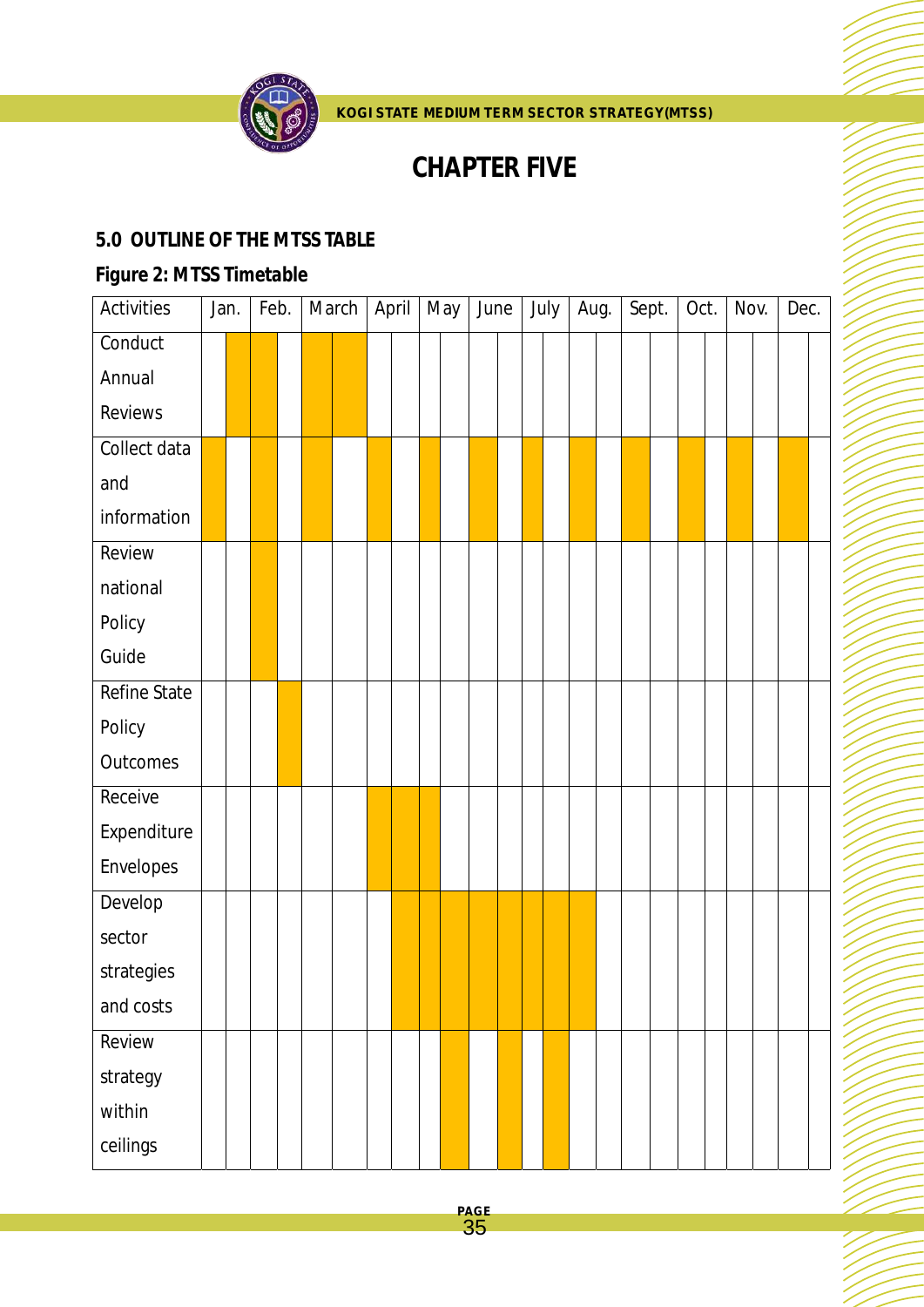

| Prepare            |  |  |  |  |  |  |  |  |  |  |  |  |
|--------------------|--|--|--|--|--|--|--|--|--|--|--|--|
| Draft MTSS         |  |  |  |  |  |  |  |  |  |  |  |  |
| Document           |  |  |  |  |  |  |  |  |  |  |  |  |
| Receive            |  |  |  |  |  |  |  |  |  |  |  |  |
| <b>Budget Call</b> |  |  |  |  |  |  |  |  |  |  |  |  |
| Circular           |  |  |  |  |  |  |  |  |  |  |  |  |
| Refine             |  |  |  |  |  |  |  |  |  |  |  |  |
| MTSS and           |  |  |  |  |  |  |  |  |  |  |  |  |
| compile            |  |  |  |  |  |  |  |  |  |  |  |  |
| <b>Budget</b>      |  |  |  |  |  |  |  |  |  |  |  |  |
| Defend             |  |  |  |  |  |  |  |  |  |  |  |  |
| <b>Budget</b>      |  |  |  |  |  |  |  |  |  |  |  |  |
| using MTSS         |  |  |  |  |  |  |  |  |  |  |  |  |
| Make               |  |  |  |  |  |  |  |  |  |  |  |  |
| Operational        |  |  |  |  |  |  |  |  |  |  |  |  |
| Plan               |  |  |  |  |  |  |  |  |  |  |  |  |

#### **5.1 SOURCES OF DATA AGAINST THE RESULTS FRAMEWORK Table 11: Data Sources for Outcome and Output KPIs**

| <b>Outcome KPIs</b>                                                                                      | <b>Data Sources</b>                                                        |
|----------------------------------------------------------------------------------------------------------|----------------------------------------------------------------------------|
| Number of communities that<br>benefited from the rural feeder roads.                                     | Min. of Rural Development and<br>feedbacks from benefiting<br>communities. |
| % increase in the volume of safe<br>drinking water in the rural areas                                    | Min. of Rural Development and<br>feedbacks from benefiting<br>communities. |
| No. of communities that benefited from<br>Rural electrification programme                                | Min. of Rural Development and<br>feedbacks from benefiting<br>communities. |
| No. of communities that benefited from<br>government intervention in the<br>community initiated project. | Min. of Rural Development and<br>feedbacks from benefiting<br>communities. |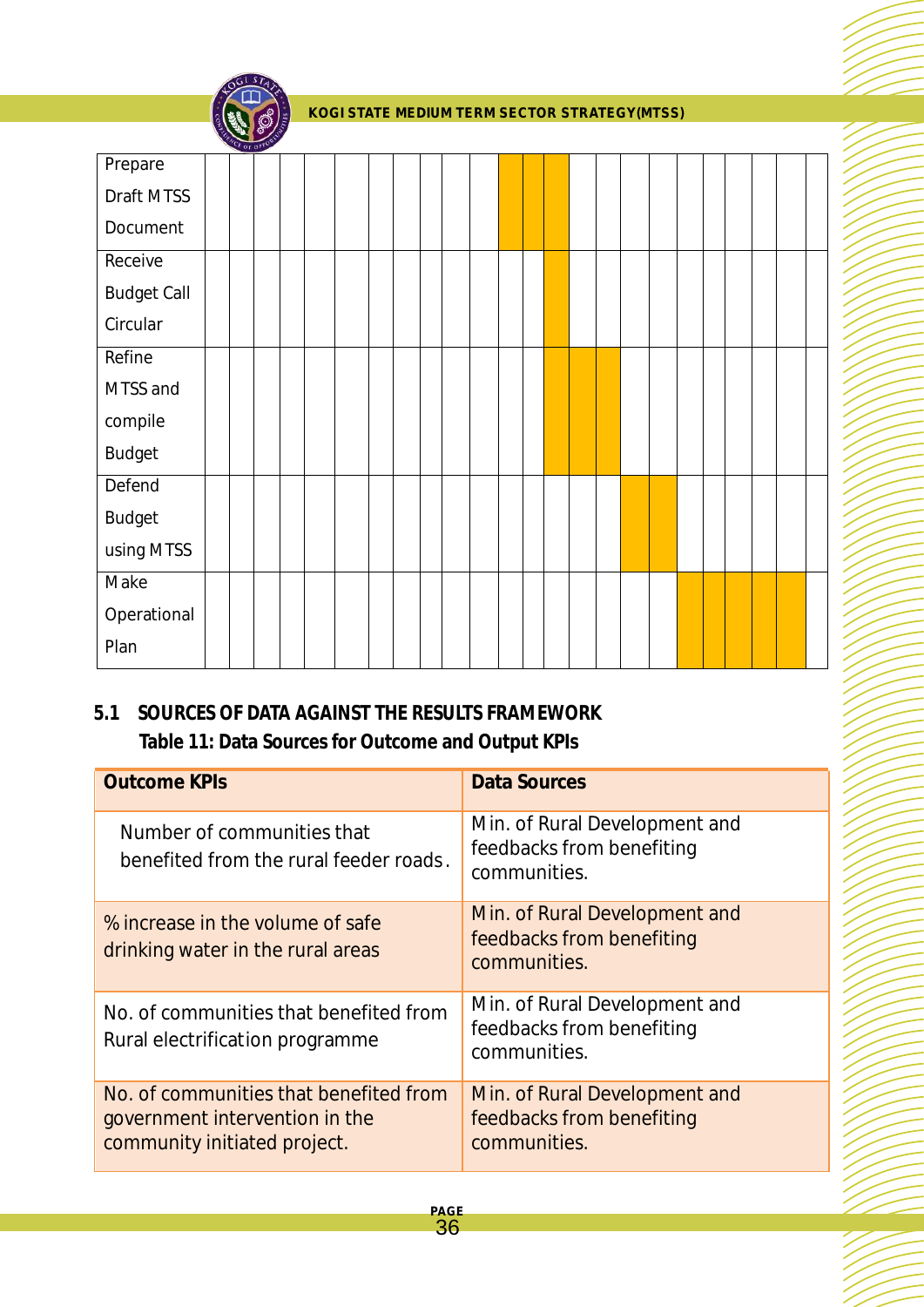

| <b>Output KPIs</b>                                                  | <b>Data Sources</b>                                                        |
|---------------------------------------------------------------------|----------------------------------------------------------------------------|
| number of 500kva and 300KVa<br>transformers available for community | Min. of Rural Development and<br>feedbacks from benefiting<br>communities. |
| Number of communities<br>connected to national grid                 | Min. of Rural Development and<br>feedbacks from benefiting<br>communities. |
| The quality of the Electrical testing<br>equipment procured         | Min. of Rural Development.                                                 |
| Number of borehole available for rural<br>communities               | Min. of Rural Development and<br>feedbacks from benefiting<br>communities. |
| No. of hand pump borehole<br>rehabilitated                          | Min. of Rural Development and<br>feedbacks from benefiting<br>communities. |
| KM of rural road constructed                                        | Min. of Rural Development and<br>feedbacks from benefiting<br>communities. |
| No. of MRD Heavy Duty Equipment<br>overhauled                       | Min. of Rural Development.                                                 |
| <b>Community initiated projects</b><br>completed                    | Min. of Rural Development and<br>feedbacks from benefiting<br>communities. |